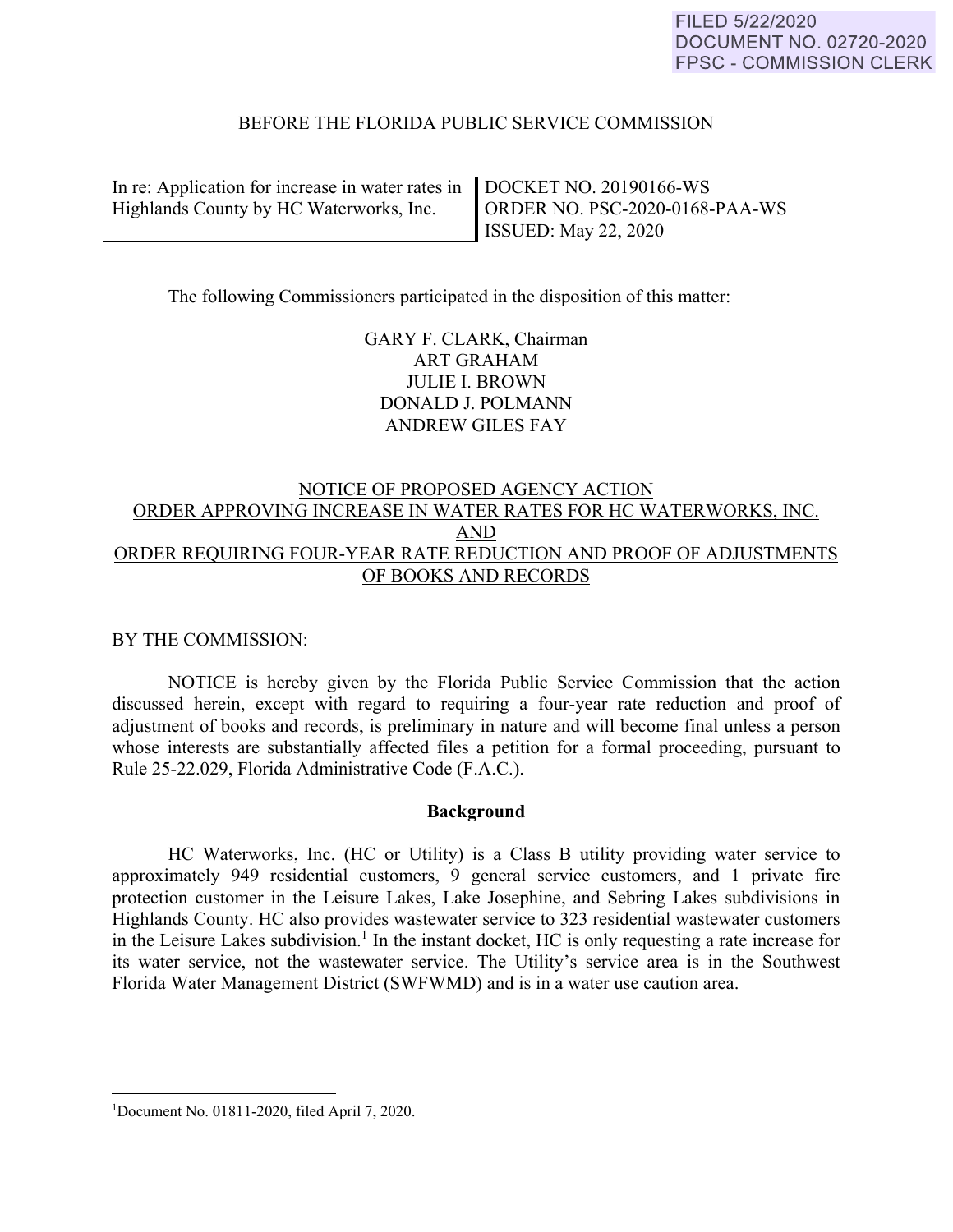By Order No. PSC-14-0314-PAA-WS, we approved the transfer of Certificate Nos. 422- W and 359-S from Aqua Utilities Florida, Inc. (AUF) to HC.<sup>2</sup> Water rates were last established for the Utility in 2015.<sup>3</sup> On October 15, 2019, HC filed its application for an increase in water rates. Accompanying the Utility's application were minimum filing requirement (MFRs) schedules required by Section 367.081, Florida Statutes (F.S.), and Rule 25-30.437, F.A.C. The Utility requested that its application be processed using our Proposed Agency Action (PAA) procedure and a test year ending June 30, 2019. The Utility was notified of deficiencies in the MFRs on November 12, 2019, and December 6, 2019. The deficiencies were cured and December 13, 2019, was established as the official filing date. In its 2019 Annual Report, HC reported total operating revenues of \$582,926 and a net operating income of \$106,946.

 The Utility is requesting a rate increase to recover reasonable and prudent costs for providing service and a reasonable rate of return on its investments. These investments include: (1) a water main relocation project due to a road widening/realignment project required by Highlands County and Florida Department of Transportation (FDOT); (2) modifications to the Lake Josephine water treatment plant (WTP); and (3) modifications to the Leisure Lakes WTP. The upgrades to both WTPs were mandated by the Florida Department of Environmental Protection (DEP).

 By Order No. PSC-2019-0547-PCO-WS, we suspended final rates proposed by the Utility and approved interim rates to allow Commission staff sufficient time to process this case.<sup>4</sup> Commission staff conducted a noticed customer meeting on February 20, 2020, in Sebring, Florida. Eighteen residential customers spoke at the meeting and approximately 35 residential customers were in attendance.

We have jurisdiction in this case pursuant to Sections 367.011, 367.081, 367.0812, 367.0814, 367.091, and 367.121, F.S.

#### **Decision**

## I. Quality of Service

 $\overline{a}$ 

Pursuant to Rule 25-30.433(1), F.A.C., we must, in every rate case, make a determination of the quality of service provided by the utility by evaluating the quality of the utility's product (water) and the utility's attempt to address customer satisfaction (water and wastewater). The rule states that the most recent chemical analysis, outstanding citations, violations, and consent orders on file with DEP and the county health department, along with any DEP and county health department officials' testimony concerning quality of service must be considered during

<sup>&</sup>lt;sup>2</sup>Order No. PSC-14-0314-PAA-WS, issued June 13, 2014, in Docket No. 20130171-WS, In re: Application for approval of transfer of certain water and wastewater facilities and Certificate Nos. 422-W and 359-S of Aqua Utilities Florida, Inc. to HC Waterworks, Inc. in Highlands County*.*

<sup>&</sup>lt;sup>3</sup>Order No. PSC-15-0282-PAA-WS, issued July 8, 2015, in Docket No. 20140158-WS, In re: Application for increase in water/wastewater rates in Highlands County by HC Waterworks, Inc.

<sup>&</sup>lt;sup>4</sup>Order No. PSC-2019-0547-PCO-WS, issued December 23, 2019, in Docket No. 20190166-WS, In re: Application for increase in water rates in Highlands County by HC Waterworks, Inc.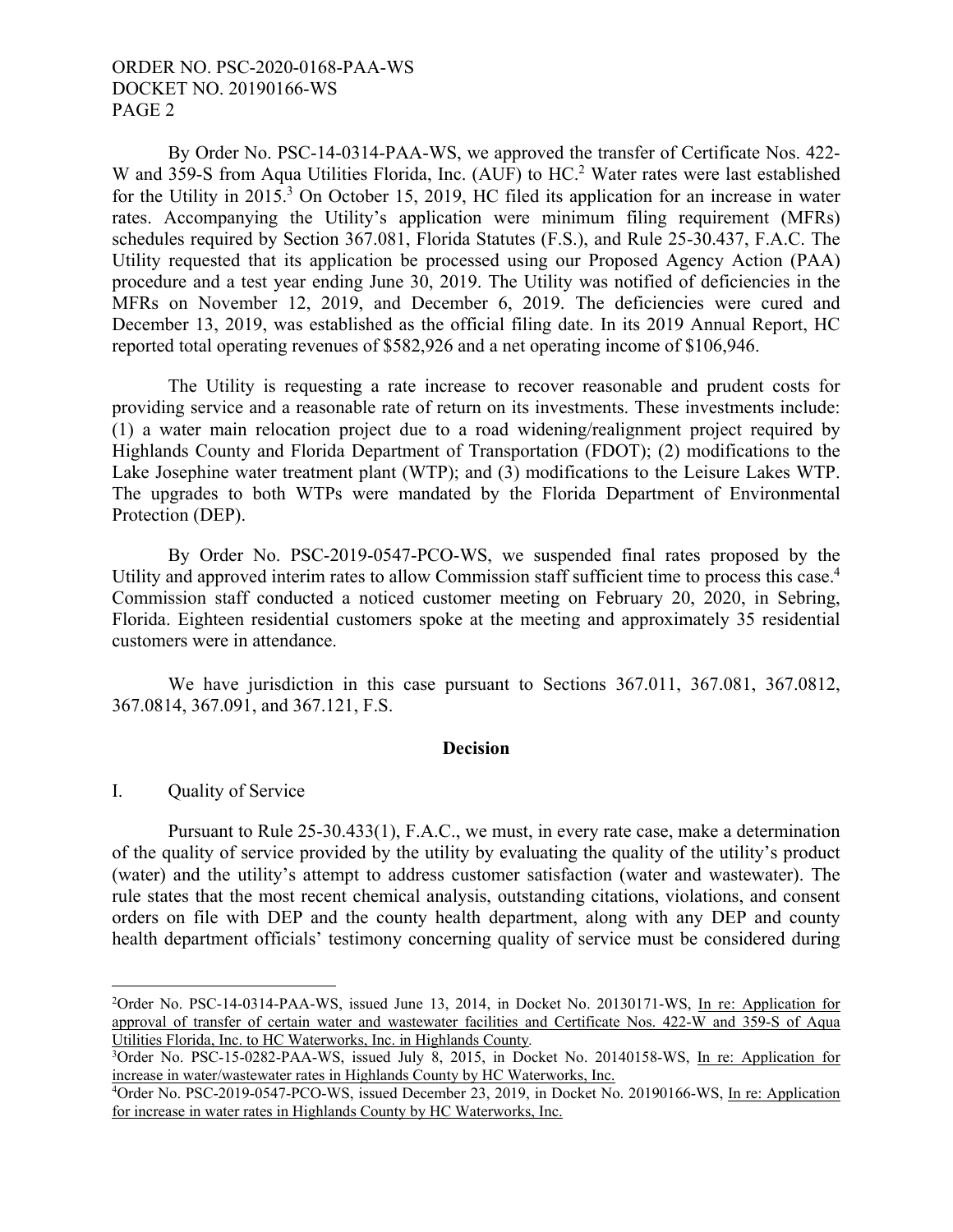this determination. In addition, any customer testimony, comments, and complaints must also be considered.

## A. Quality of Utility's Product

 HC's water system consists of two independent water systems: the Leisure Lakes system and the Lake Josephine system. Previously, HC comprised three water systems, but in October 2002, the Sebring Lakes system was interconnected with the Lake Josephine system. This connection was originally intended to only provide water to the Lake Josephine customers as necessary. However, due to system pressurization problems in the Lake Josephine water system, in 2010, the valve between the two systems was permanently opened. Since the permanent opening of that valve, we and DEP have treated Lake Josephine and Sebring Lakes systems as one system; therefore, throughout this Order the Lake Josephine and Sebring Lakes systems are referred to as the Lake Josephine system.

 In evaluating HC's product quality, we reviewed the Utility's compliance with DEP's primary and secondary drinking water standards. Primary standards protect public health, while secondary standards regulate contaminants that may impact the taste, odor, and color of drinking water.

## 1. Lake Josephine

 As discussed in Order No. PSC-15-0282-PAA-WS, the previous owner attempted to address water quality issues that were primarily related to hydrogen sulfides. In 2012, DEP approved the installation of AdEdge filtration systems at both the Lake Josephine and Leisure Lakes WTPs. However, the filters did not resolve the issues associated with disinfection byproducts reflected in the color, odor, and taste of the finished water. HC also instituted a flushing program, but it did not abate the problem either. On December 23, 2016, DEP issued the Utility a permit to install packed tower aeration systems to remove hydrogen sulfides, in another effort to address HC's water quality issues.

 On April 20, 2017, DEP conducted a sanitary survey at the Lake Josephine WTP. On May 19, 2017, DEP sent a warning letter to HC indicating the Utility was not in compliance with Rule 62-555.350(2), F.A.C., which states that the Utility shall maintain its necessary public water system components in good operating condition. HC was not in compliance with this rule since the manganese dioxide from its AdEdge filters was turning the potable water brown. The warning letter directed HC to arrange a meeting with DEP within 15 days, to discuss the Sanitary Survey and the Utility's plans to resolve the manganese dioxide issue. It appears DEP and the Utility came to an agreement, DEP did not take enforcement action, and DEP closed its inquiry on July 3, 2019. DEP conducted a Sanitary Survey on January 29, 2020, at the Lake Josephine WTP. On March 30, 2020, DEP issued its results and found two minor deficiencies: cracks in the pad at Well #1, and a protective screen was absent from the vent at Well #2. On April 6, 2020, the Utility indicated to Commission staff that it had corrected those deficiencies.<sup>5</sup>

 $\overline{a}$ 5 Document No. 01811-2020.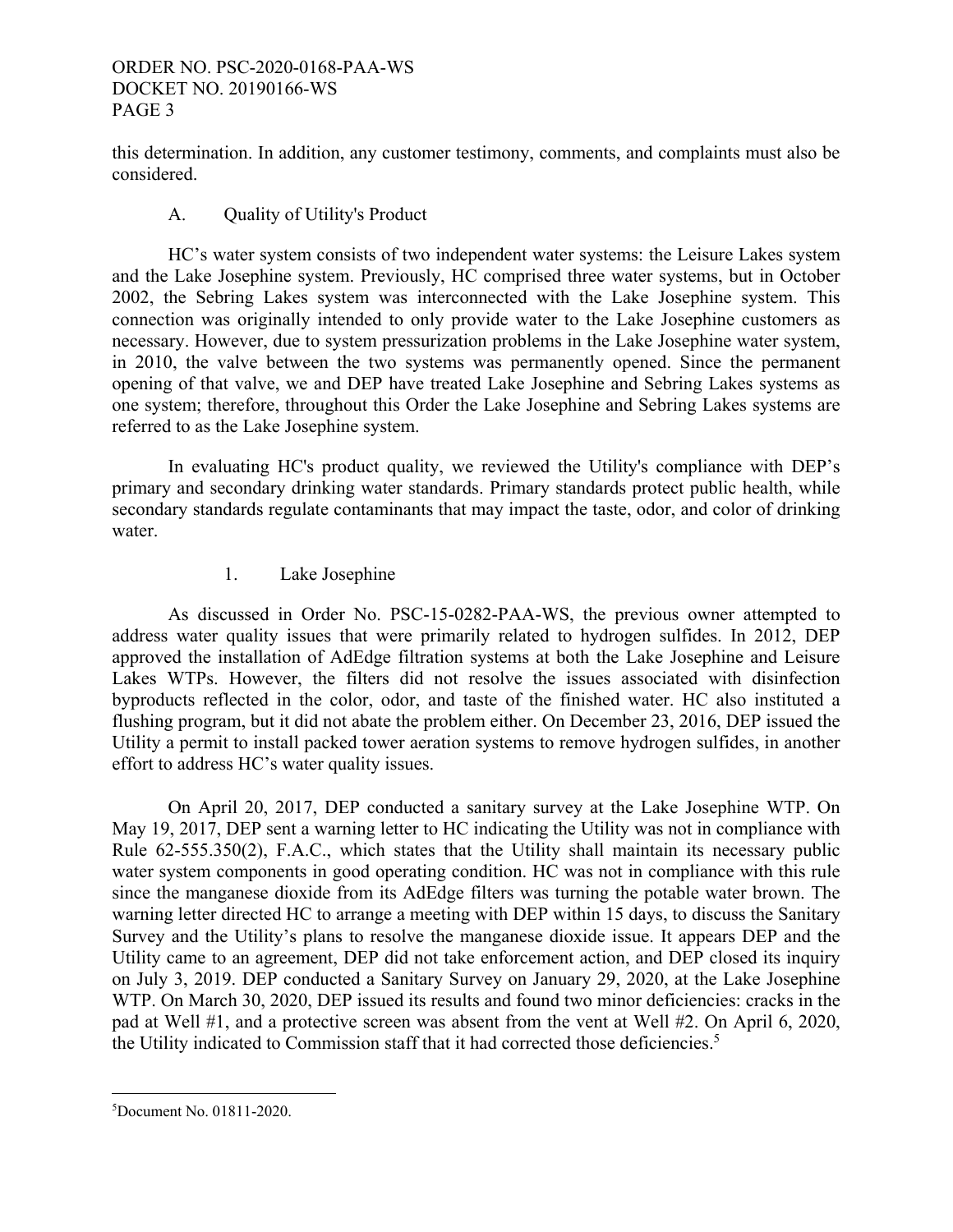DEP performed a chemical analysis at the Lake Josephine WTP on November 27, 2018, testing for compliance with all primary and secondary water standards. DEP deemed the WTP in compliance on December 17, 2018. On August 3, 2019, and November 19, 2019, partial chemical analyses were conducted and the WTP was again deemed in compliance both times. DEP performs full testing of primary and secondary water standards every three years; therefore, DEP's next scheduled analysis for Lake Josephine should be completed in 2021.

## 2. Leisure Lakes

 DEP conducted a Sanitary Survey on November 21, 2017, at the Leisure Lakes WTP. On January 18, 2018, DEP issued the results and indicated the Utility was deficient with respect to Rule 62-555.350(2), F.A.C., and the Utility was cited for not keeping the WTP in good working condition. On October 1, 2018, DEP executed a Consent Order against HC because of exceedances in the level of haloacetic acids, a primary water standard. Haloacetic acids are a type of chlorination disinfection by-product that are formed when the chlorine used to disinfect drinking water reacts with the naturally occurring organic matter in water. The Utility was required to make quarterly updates on its efforts to resolve the issue. On April 15, 2020, DEP determined that all conditions of the Consent Order have been completed.

 DEP performed a chemical analysis at the Leisure Lakes WTP on October 3, 2018, testing for compliance with all primary and secondary water standards. The WTP was deemed in compliance on October 31, 2018. On August 18, 2019, DEP conducted a partial chemical analysis was conducted at the Leisure Lakes WTP and deemed it in compliance. DEP performs full testing of primary and secondary water standards every three years; therefore, DEP's next scheduled analysis for Leisure Lakes should be completed in 2021.

# B. The Utility's Attempt to Address Customer Satisfaction

 We have reviewed the complaints filed in our Consumer Activity Tracking System (CATS), with DEP, and with the Utility from January 2015 through December 2019. We categorize complaints as either billing or service issues. We consider customer complaints regarding billing disputes or meter readings to be billing issues, whereas we consider customer complaints regarding water outages, pressure, leaks, and quality to be service issues. Table 1 provides the number of complaints by type, source, and year.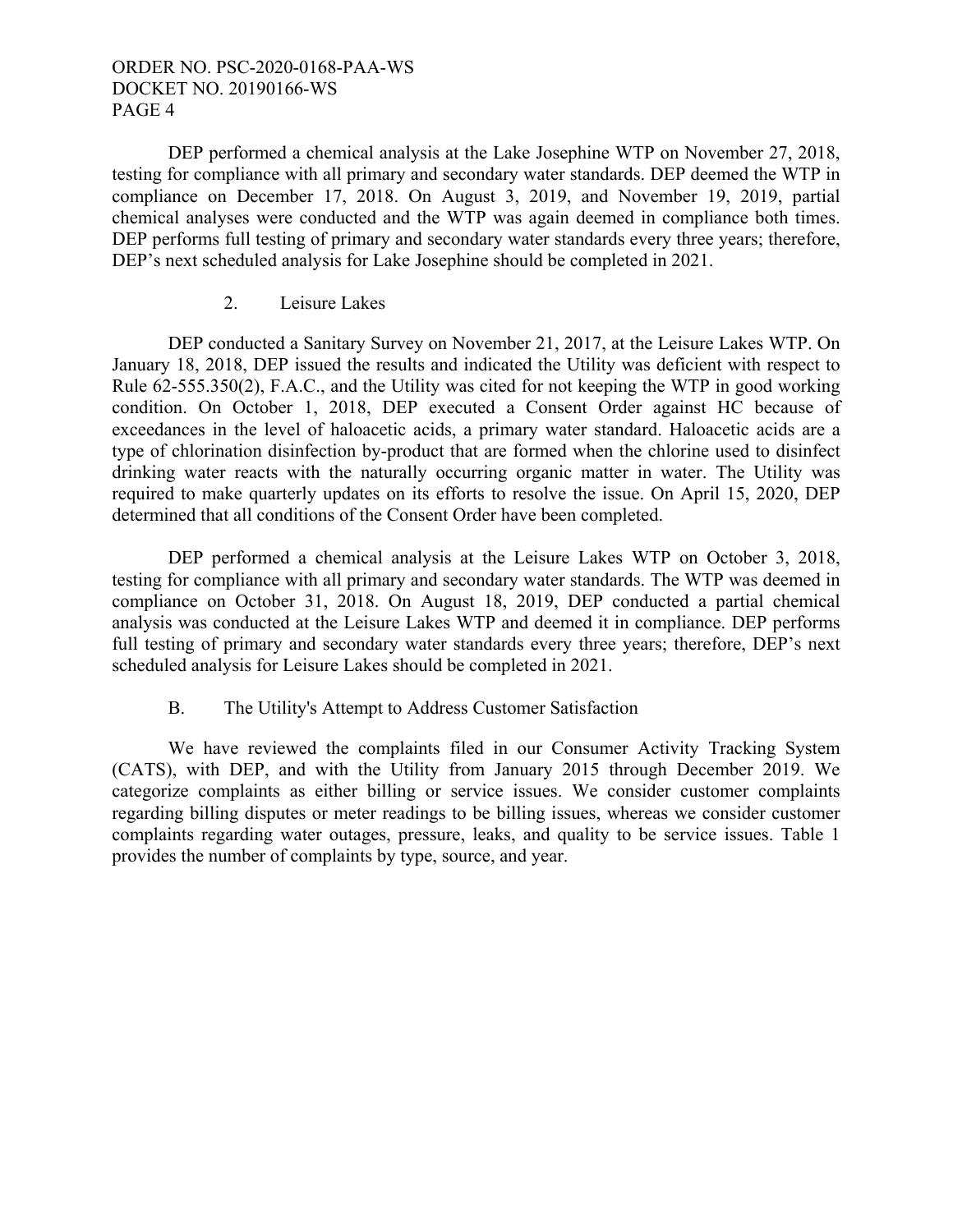$\overline{a}$ 

| Number of Complaints by Type, Source, and Year |                     |         |                |                    |                        |              |       |  |  |
|------------------------------------------------|---------------------|---------|----------------|--------------------|------------------------|--------------|-------|--|--|
| Year                                           | <b>CATS Records</b> |         |                | <b>DEP Records</b> | <b>Utility Records</b> | <b>Total</b> |       |  |  |
|                                                | <b>Billing</b>      | Service | <b>Billing</b> | Service            | <b>Billing</b>         | Service      |       |  |  |
| 2015                                           |                     | 2       |                | 23                 | 56                     | 280          | 364   |  |  |
| 2016                                           |                     |         |                | 22                 | 87                     | 393          | 508   |  |  |
| 2017                                           | 4                   |         |                | 11                 | 83                     | 206          | 305   |  |  |
| 2018                                           | 5                   | 3       |                | 41                 | 94                     | 192          | 335   |  |  |
| 2019                                           |                     | 5       |                | 2                  | 52                     | 109          | 169   |  |  |
| Total*                                         | 18                  | 12      |                | 99                 | 372                    | 1,180        | 1,681 |  |  |

**Table 0 Number of Complaints by Type, Source, and Year** 

\*A single customer complaint may be counted multiple times if it fits into multiple categories, was reported to multiple agencies, or was reported multiple times.

 The complaints from our CATS records associated with billing issues are mainly attributable to disputes involving improper billing and the service issues are mainly attributable to water quality and pressure. The service issue complaints received by DEP address the color, odor, and pressure of the water and those complaints peaked in 2018. The Utility received the most service-related complaints compared to those received from CATS and DEP. Of the 1,180 service-related complaints received by the Utility, shown in Table 1, the majority were regarding water outages (448 complaints) and water quality (470 complaints). However, water outage complaints received by the Utility decreased annually from 167 complaints in 2015 to 41 complaints in 2019. The water quality complaints received by the Utility peaked in 2016 with 228 complaints and decreased to 35 complaints in 2019. In addition, customer comments provided at the customer meeting expressed frustration with the water quality and these complaints are discussed in greater detail below.

 The noticed customer meeting was held on February 20, 2020, at the Highlands County Administration Building, in Sebring, Florida. Approximately 35 customers attended, and 18 customers spoke. The majority of the 18 customers who spoke noted dark colored water around the time the Utility had to temporarily by-pass Lake Josephine's aeration treatment system to fix a hole in the ground storage tank on January 29, 2020. When the Utility by-passed the aeration system, the hydrogen sulfides were no longer being removed from that portion of the system. However, the Utility resolved this problem once the aeration system came back online and extensive flushing was performed. Four customers also shared their experience with water pressure issues. Additionally, several customers stated they recently experienced customer service issues when contacting the Utility for assistance. Specifically, one customer stated they were hung-up on while making a service request and two others stated their requests were not acted upon by the Utility. Five customers mentioned they had not received boil water notices (BWNs) in the past, but instead, only received notice rescinding the BWNs. $^6$ 

<sup>6</sup> The Utility's BWN is a door hanger that is hand-delivered to affected customers. Pursuant to Order No. PSC-15- 0282-PAA-WS, while not foolproof, this is a method accepted by DEP and it is generally an effective method for notifying customers.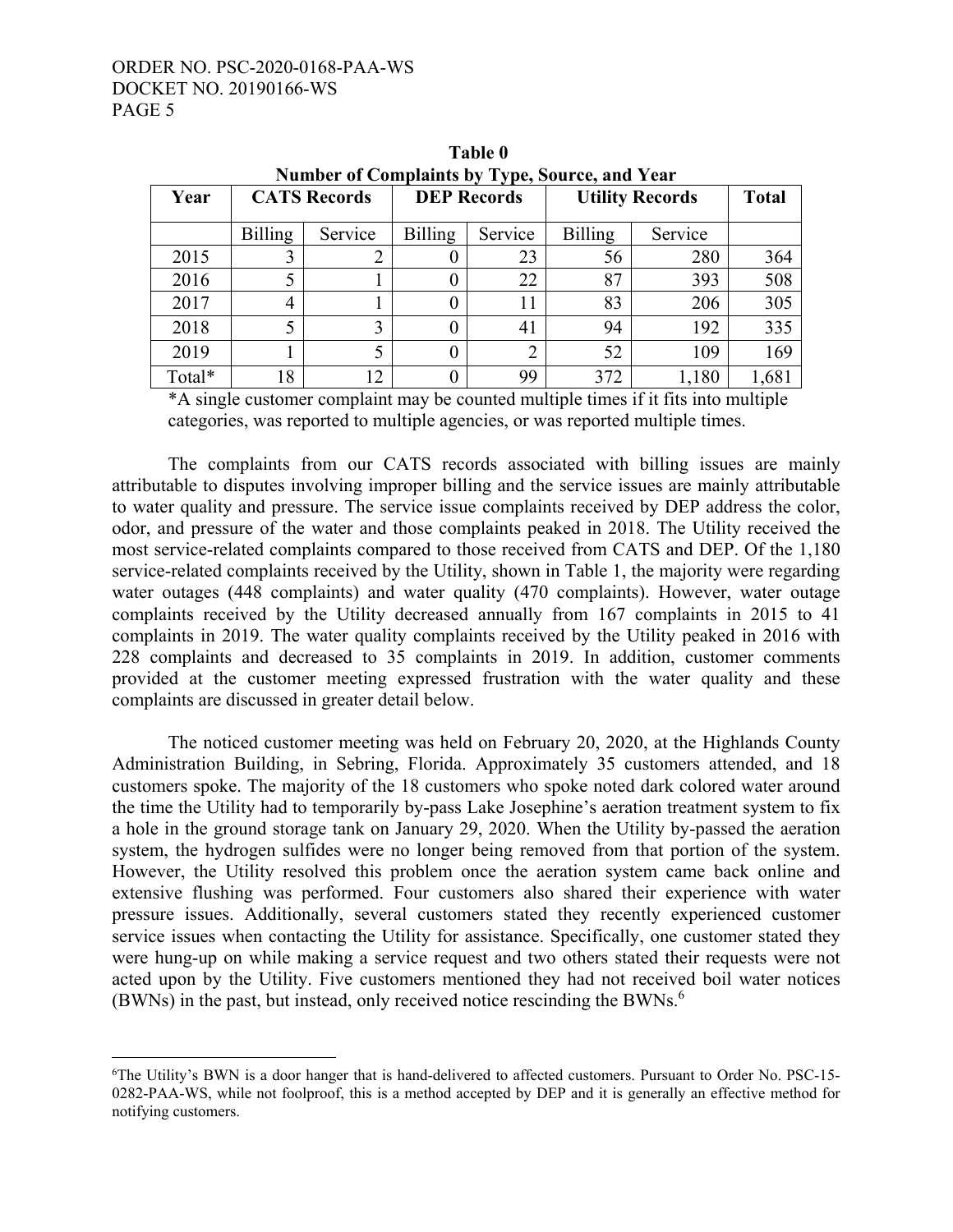Similar to the comments made at the customer meeting for the Utility's previous rate case in 2015, many customers at the 2020 customer meeting expressed their discontent with the water quality—specifically, odor and color. In addition, three customers noted skin irritation when bathing which they attribute to the chemicals in the water. The customers also described their water having particulates such as sand and clay. A few customers described the overall water quality as poor. Additionally, customers expressed that the cost of the water far exceeds its quality and they have no choice but to purchase bottled water. Customers also stated that the Utility should not receive a rate increase, but instead should be fined.

 A representative from Highlands County attended the meeting and on April 7, 2020, a letter was filed with in this docket on behalf of the Highlands County Board of County Commissioners. The letter summarized the customer comments from the customer meeting and asked us to investigate HC's water quality. Additionally, prior to filing this letter on February 18, 2019, a representative from Highlands County also filed a complaint with DEP on behalf of several customers; the complaint included water contamination concerns related to finding bugs in the water and several customers developing stomach issues. Last, as of April 16, 2020, we have received comments from 12 customers which have been placed into the docket file. These customer comments also discuss poor water quality and objections to the overall rate increase.

 After the customer meeting, the Utility reached out to the customers who spoke, sending the Utility manager to each of those customers' homes on March 9 and 10, 2020.<sup>7</sup> The Utility reported the majority of the customers were Lake Josephine customers that were upset with the water quality issues that arose during the time of the tank repair when the aeration system had to be temporarily by-passed, around January 29, 2020. The Utility further stated the majority of the customers were appreciative of the in-person visit and expressed that water quality has improved. The Utility filed a response to the Highlands County letter on April 9, 2020.<sup>8</sup> In the letter, the Utility summarized its actions to address the water quality issues, including installation of the aeration treatment systems, and its follow up with customers after the customer meeting, as discussed above.

 As discussed above, in the Utility's last rate case, HC attempted to correct its water quality issues. To address the foul odor of its water, HC converted its WTPs to chloramines for disinfection, and tests conducted subsequent to each conversion show that the conversions were effective in bringing the contaminant levels to well below DEP standards. While the chloramine conversion provided the appropriate disinfection, the secondary considerations of taste and odor worsened for customers. The chloramines used to keep the disinfection byproduct levels low were less effective than free chlorine at disinfection. Since many Leisure Lakes customers are seasonal, the water in some areas of the service territory could become stagnant. This allowed the hydrogen sulfides to reform in the distribution system. Therefore, DEP issued a permit to add the packed aeration filters to both systems in 2016.

 In HC's previous rate case, we deemed the quality of service provided by the Utility as satisfactory. In that case, there were 111 complaints and majority of the complaints were

 $\overline{a}$ 

<sup>7</sup> Document No. 01540-2020, filed March 2, 2020.

<sup>8</sup> Document No. 01870-2020, filed April 10, 2020.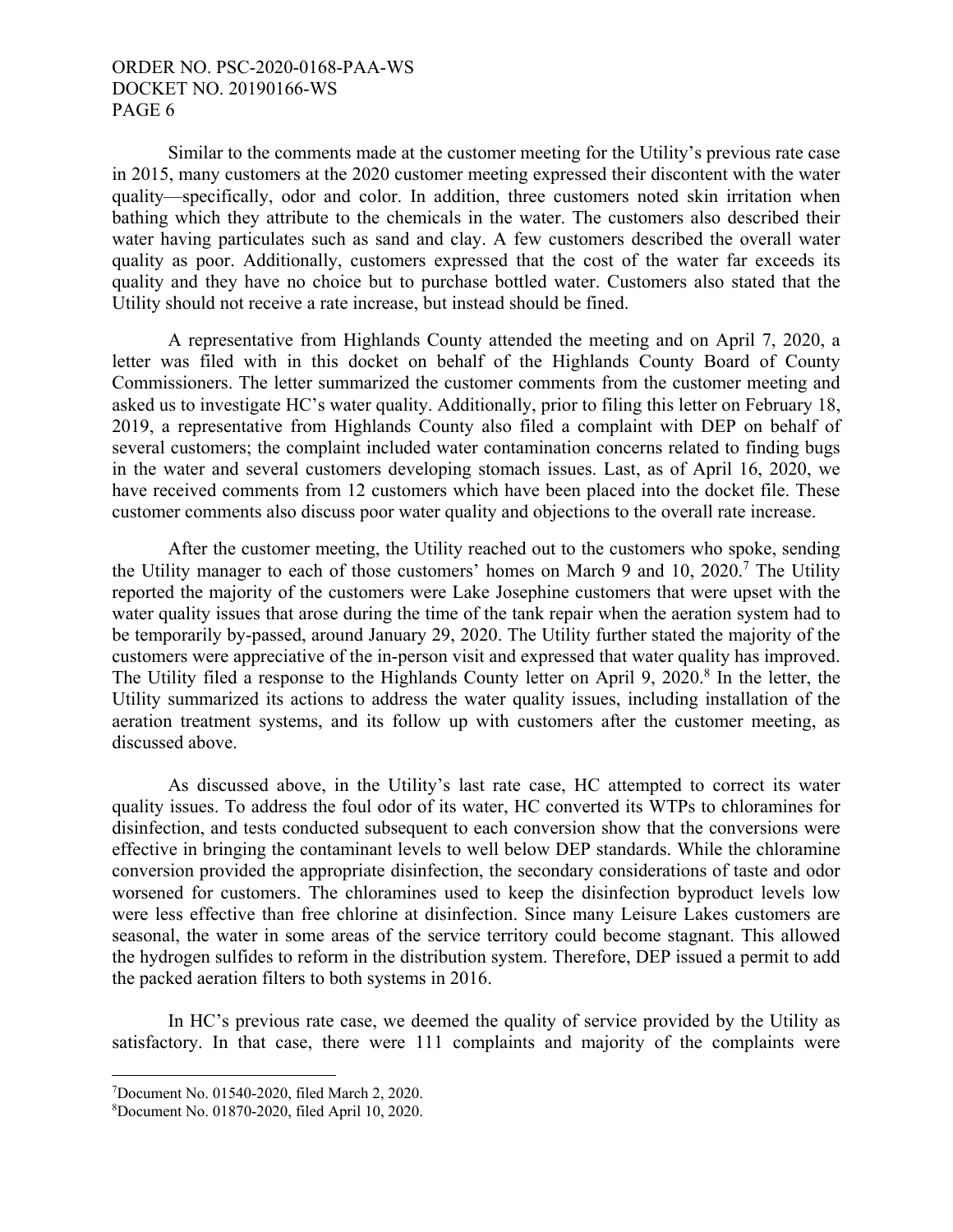regarding the overall rate increase. While the Utility's customer complaints have had a downward trend since 2016, the total overall volume of complaints have increased for the period since the Utility's last rate case when compared against the period we considered at that last rate case. The majority of these complaints regarded the water quality. The appropriate agency, DEP, has issued Consent Orders and has been working with the Utility to improve HC's water quality over the past several years, as discussed previously. HC is currently in compliance with DEP and all of the Utility's system improvements have been in place since 2018. Additionally, we reviewed HC's complaint records from CATS, DEP, and the Utility from January 2020 through April 2020, and found additional complaints addressing the pressure, color, and smell of the water.

 We have discretion when determining the most appropriate action for a Utility that has a quality of service that we determine to be unsatisfactory. In past cases, we have reduced return on equity (ROE) between 25 and 100 basis points.<sup>9</sup> In addition, we have reduced the utility president's or officer's salary.10 We recognize that the Utility is in compliance with DEP and the overall customer complaints have been declining since 2016; however, due to the volume of customer complaints reviewed in the instant docket, we find the Utility's quality of service be unsatisfactory and have reduced its ROE by 50 basis points.

## C. Conclusion

1

 While the Utility is in compliance with DEP and customer complaints have declined overall since 2016, there are still many customer complaints on the pressure, color, and smell of the water provided by HC. Pursuant to Rule  $25-30.433(1)(d)$ , F.A.C., customer testimony, comments, or complaints shall be considered in the determination of the quality of service provided by the Utility. Therefore, we find the overall quality of service to be unsatisfactory due to customer complaints and have reduced Utility's ROE by 50 basis points.

 In an effort to reduce the number of overall complaints for this Utility, we also require that HC engage with its customers and the Office of Public Counsel (OPC) to address the Utility's customer service issues. This shall be an ongoing effort by HC to work with its customers and OPC to resolve the Utility's service quality issues and communication problems.

<sup>9</sup> Order Nos. PSC-2011-0256-PAA-WS, issued June 13, 2011, in Docket. 20100330-WS, In re: Application for increase in water/wastewater rates in Alachua, Brevard, DeSoto, Hardee, Highlands, Lake, Lee, Marion, Orange, Palm Beach, Pasco, Polk, Putnam, Seminole, Sumter, Volusia, and Washington Counties by Aqua Utilities Florida, Inc. and PSC-2017-0361-FOF-WS, issued September 25, 2017, in Docket No. 20160101-WS, In re: Application for increase in water and wastewater rates in Charlotte, Highlands, Lake, Lee, Marion, Orange, Pasco, Pinellas, Polk, and Seminole Counties by Utilities Inc. of Florida*.*

<sup>&</sup>lt;sup>10</sup>Order Nos. PSC-2020-0087-PAA-WS, issued March 25, 2020, in Docket No. 20190125-WS, In re: Application for staff-assisted rate case in Sumter County by the Woods Utility Company; PSC-17-0209-PAA-WU, issued May 30, 2017, in Docket No. 20160065-WU, In re: Application for increase in water rates in Charlotte County by Bocilla Utilities, Inc. and PSC-15-0535-PAA-WU, issued November 19, 2015, in Docket No. 20140217-WU, In re: Application for staff-assisted rate case in Sumter County by Cedar Acres, Inc.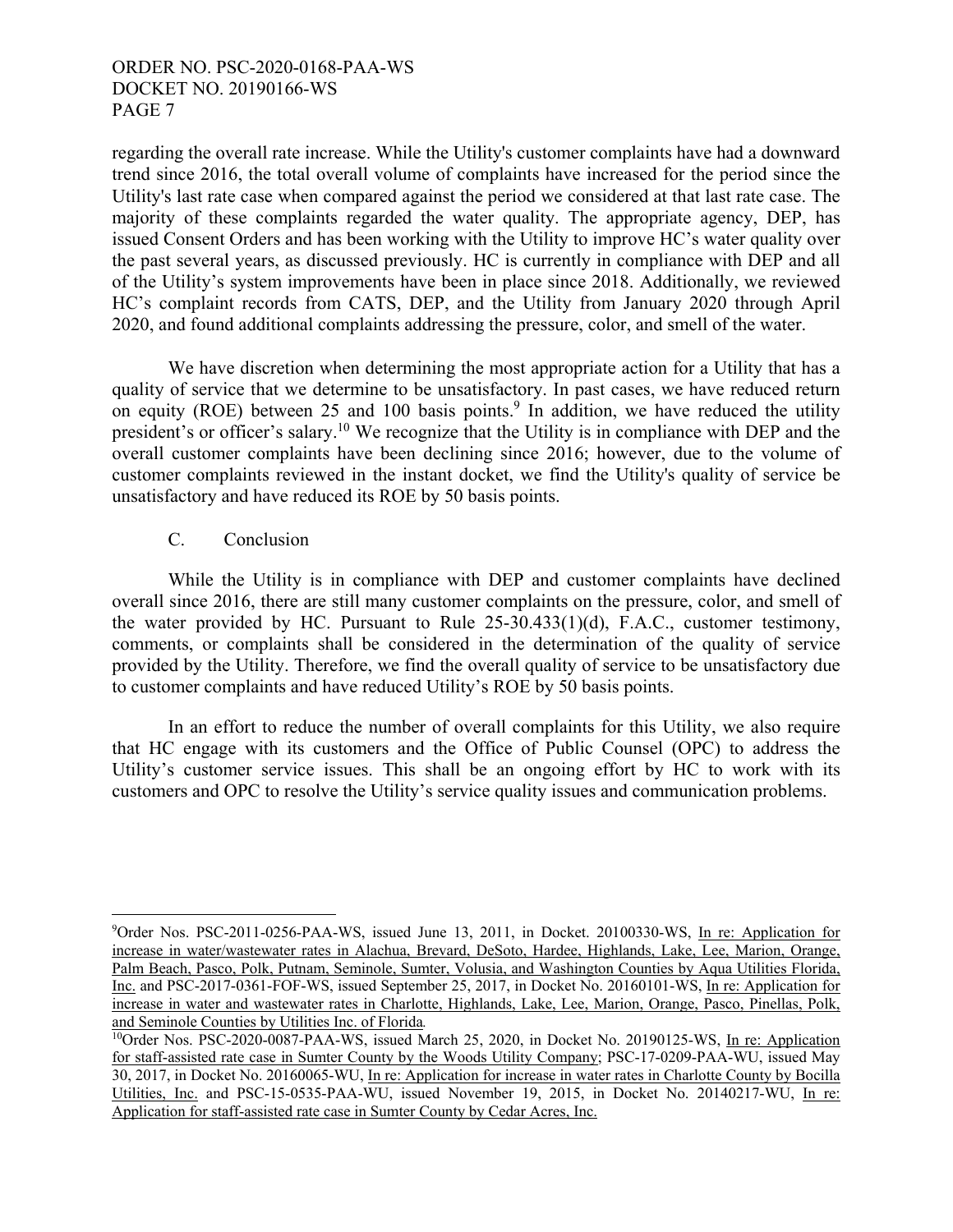## II. Water System Compliance with DEP Regulations

Rule 25-30.225(2), F.A.C., requires each water utility to maintain and operate its plant and facilities by employing qualified operators in accordance with the rules of DEP. Rule 25- 30.433(2), F.A.C., requires consideration of whether the infrastructure and operating conditions of the plant and facilities are in compliance with Rule 25-30.225, F.A.C. In making this determination, we must consider testimony of DEP and county health department officials, sanitary surveys, citations, violations, and consent orders issued to the utility, customer testimony, comments, and complaints, and utility testimony and responses to the aforementioned items.

## A. Water System Operating Conditions

 As discussed in Section I Quality of Service, HC's water system consists of two independent water systems: the Leisure Lakes system and the Lake Josephine system. Previously, HC comprised three water systems, but in October 2002, the Sebring Lakes system was interconnected with the Lake Josephine system. We and DEP now treat the Lake Josephine and Sebring Lakes systems as one system.

## 1. Lake Josephine

 Lake Josephine's water system has a permitted design capacity of 600,000 gallons per day (gpd). The Lake Josephine water system has four wells with respective pumping capacities of 250, 400, 400, and 400 gallons per minute (gpm). This water system also has two ground storage tanks with capacities of 71,000 gallons and 15,000 gallons, along with a hydropneumatic storage tank with a 10,000-gallon capacity.

 We have reviewed the Lake Josephine sanitary surveys conducted by DEP to determine the Utility's overall water facility compliance. A review of the inspection conducted on January 29, 2020, indicated that the water treatment facility had two minor compliance violations with DEP's rules and regulations. The violations were a slight crack in the well pad and a protective screen was off a well. On April 6, 2020, the Utility indicated that these violations have been corrected.

## 2. Leisure Lakes

 Leisure Lakes' water system has a permitted plant design capacity of 72,000 gpd. Leisure Lakes' water system has two wells with respective pumping capacities of 200 and 50 gpm, and a ground storage tank with a 50,000 gallons capacity.

 HC and DEP entered into a Consent Order, on October 1, 2018. This Consent Order required HC to install a packed tower aeration system/forced draft degasification tower and install a 4,000-gallon hydropneumatic (pressure) tank, among other modifications. The construction of the forced draft aeration system is the remedy for the non-compliance issues from 2017 that resulted in the October 1, 2018 Consent Order.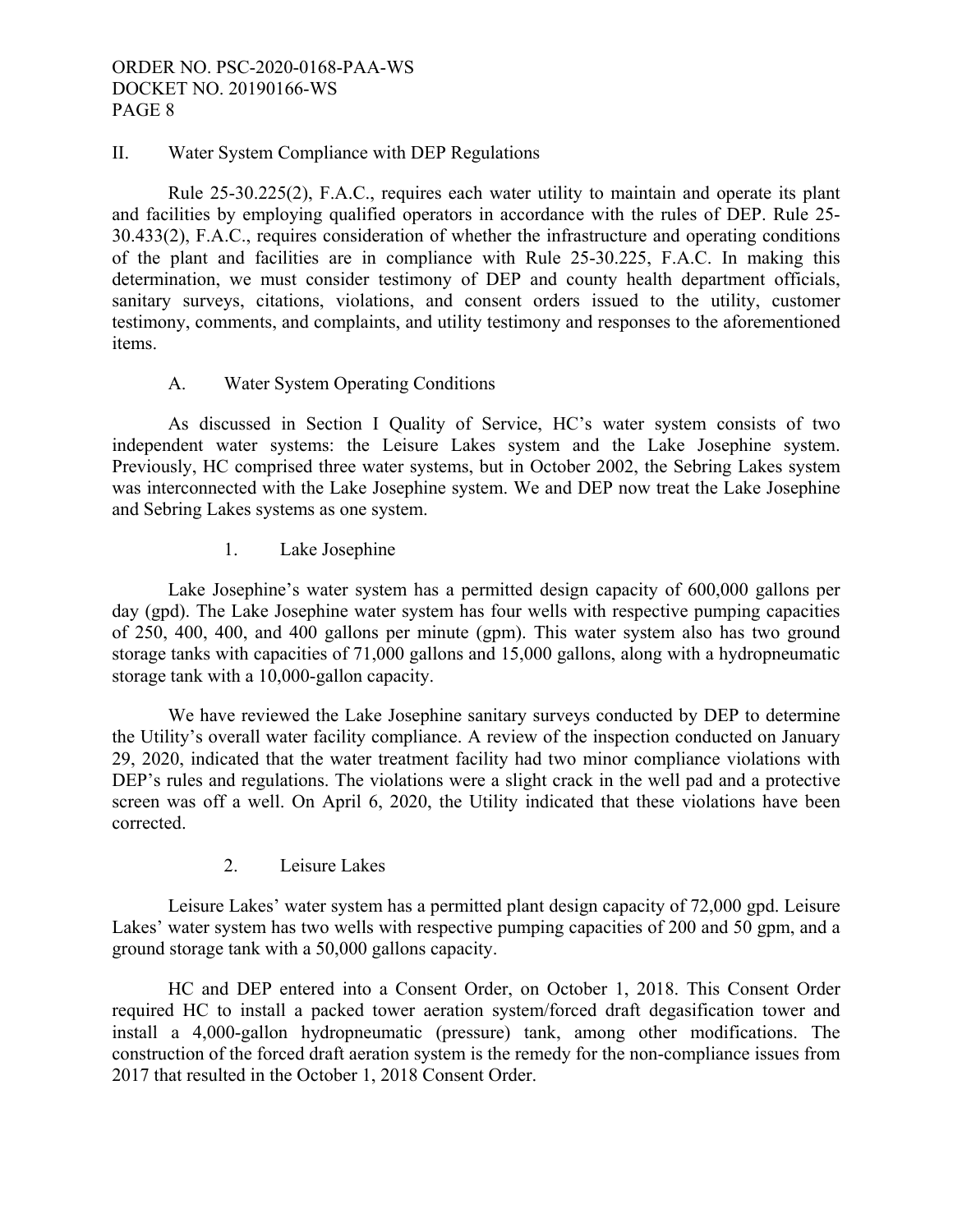We have reviewed Leisure Lakes' sanitary surveys conducted by DEP to determine this system's overall water facility compliance. Also, Commission staff received an email from DEP, dated February 6, 2020, in which DEP stated, "in regard to the Leisure Lakes Consent Order, all the corrective action items listed in the consent order have been completed." After completing items in the Consent Order, the Leisure Lakes WTP is currently in compliance with DEP.

## B. Conclusion

We find that HC's water system infrastructure and operating conditions are currently in compliance with DEP.

#### III. Audit Adjustments to Rate base

Commission staff's audit report was filed on February 3, 2020. HC did not file a formal response to the audit because it did not oppose any of the findings. The audit adjustments are set forth in Table 2.

| 1 AVIV 2                   |                                   |              |                                    |                                       |  |  |  |  |
|----------------------------|-----------------------------------|--------------|------------------------------------|---------------------------------------|--|--|--|--|
|                            | <b>Audit Adjustments</b>          |              |                                    |                                       |  |  |  |  |
| <b>Audit</b><br>Adjustment | <b>Description</b>                | <b>Plant</b> | Accumulated<br><b>Depreciation</b> | <b>Depreciation</b><br><b>Expense</b> |  |  |  |  |
| Finding 1                  | Commission-Ordered<br>Adjustments | $(\$7,383)$  | \$1,021                            | (\$261                                |  |  |  |  |

**Table 2** 

Source: Commission staff Audit Report

## IV. Further Adjustments to Rate Base

We have reviewed the test year rate base components along with HC's support documentation. We find that further adjustments are necessary to HC's rate base, as discussed below.

## A. Test Year Plant Additions

 Highlands County and the FDOT initiated a road widening project, and notified HC that its water mains, in the right-of-way of Lake Josephine Drive, would need to be relocated. In its MFRs, HC requested \$516,589 for a water main relocation project within its Lake Josephine system. The Utility received two bids and the lowest bidder was selected. The selected bidder was also the contractor utilized by Highlands County; therefore, the contractor was already onsite. The water main relocation project was completed in January 2018, and the Utility provided invoices for an actual project cost of \$514,039, including engineering and permitting costs.

 In its MFRs, HC recorded \$493,015 for a water quality improvement project at its Lake Josephine WTP required by DEP. In May 2017, HC met with DEP to discuss ongoing water quality issues with its Lake Josephine system. HC stated that DEP was prepared to issue a Consent Order if the Utility did not promptly address the hydrogen sulfide in the water. In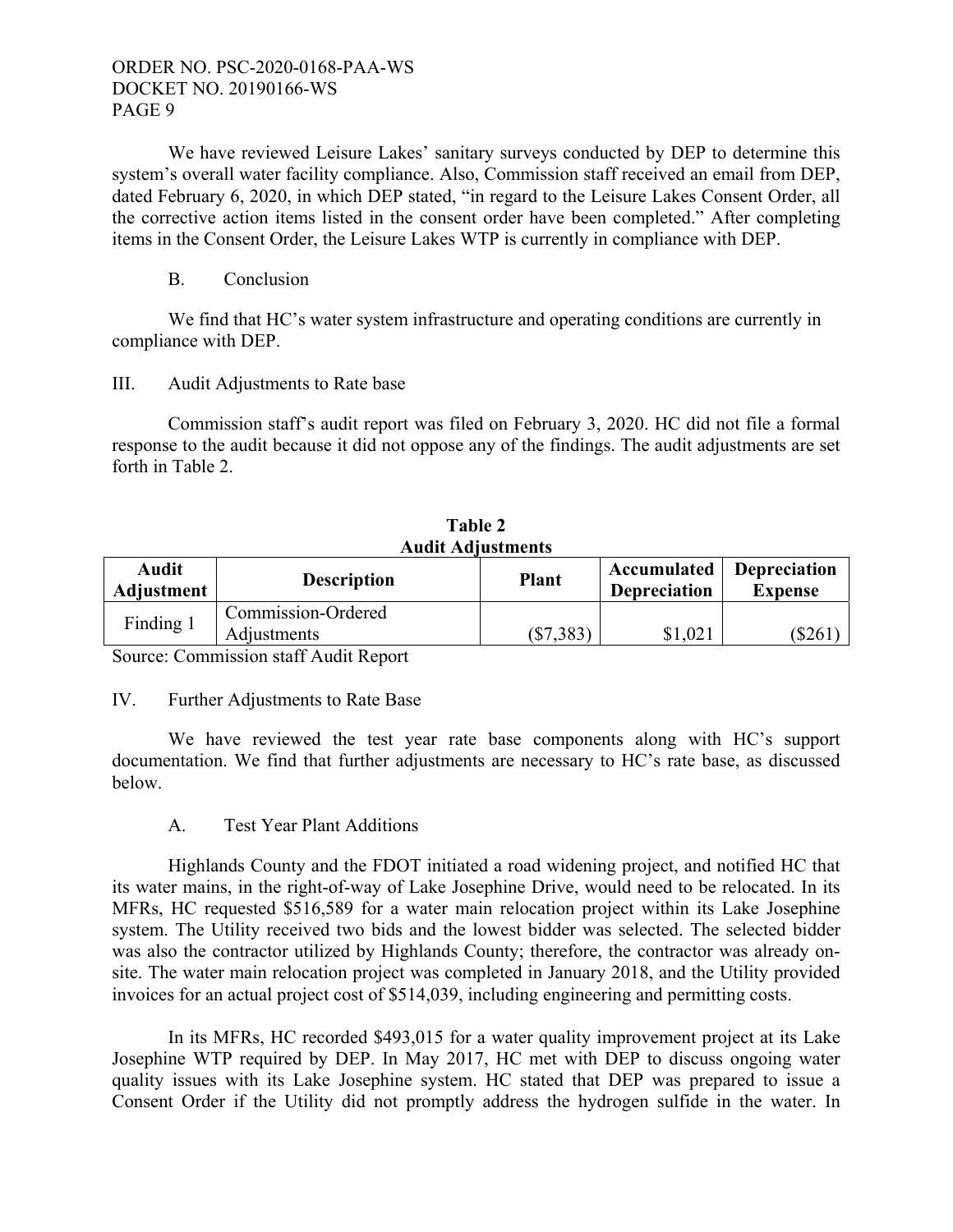September 2017, DEP issued a construction permit to HC for the addition of a new treatment system at the Lake Josephine WTP. The new treatment system implemented was a packed tower aeration treatment system for removal of hydrogen sulfide. The Utility received three bids for the aeration project and the Utility chose the lowest bidder, U.S. Water Services Corporation (USWSC). The Utility, having received partial clearance from DEP, had the tower completed and placed it into service in June 2018. DEP indicated that all portions of the project would need to be completed before granting full clearance. Some of the remaining portions of the project included the installation of a new hydropneumatic tank, chemical pumping skids, telemetry system, upgraded electrical controls, and bypass piping. These remaining portions were all completed in 2019. Based on the invoices provided by the Utility, the total cost for the project was \$547,980. The Utility stated that some expenditures had inadvertently not been included in its filing, but the correct project cost was \$547,980, which included engineering and permitting  $costs.<sup>11</sup>$ 

 As both the Lake Josephine water main relocation project and the Lake Josephine water quality improvement project were required by governmental agencies, we find that these projects were necessary. The Utility obtained multiple bids for each project and we reviewed the invoices supporting the costs for those projects. Therefore, we approve the Lake Josephine water main relocation project and the Lake Josephine water quality project at a cost of \$514,039 and \$547,980, respectively.

 Based on the additional amount and reclassification of plant additions in the test year, we have increased plant by \$31,138 and decreased accumulated depreciation by \$67. We also find that a corresponding adjustment shall be made to decrease depreciation expense by \$74. We note that the adjustments are based on using a half-year convention for test year additions and the use of a simple average rate base for the test year.<sup>12</sup>

## B. Accumulated Depreciation

 In the Utility's prior rate case, accumulated depreciation was removed for specific plant accounts without balances. One of these accounts, transportation, still maintained an accumulated depreciation balance in the current test year, along with depreciation expense. Consistent with our prior decision, we reduced HC's accumulated depreciation by \$7,640 to reflect the removal of this balance. We also made a corresponding adjustment to decrease depreciation expense by \$1,389.

## C. Conclusion

 $\overline{a}$ 

 Based on the adjustments above, we increased plant by \$31,138, decreased accumulated depreciation by \$7,707 (\$67+\$7,640), and decreased depreciation expense by \$1,463 (\$74+\$1,389).

<sup>11</sup>Document No. 01540-2020, filed on March 20, 2020.

<sup>&</sup>lt;sup>12</sup>A half-year convention method allows only half of the full-year depreciation in the first year the depreciable asset is placed into service, while the remaining balance is deducted in the final year of the depreciable asset's useful life.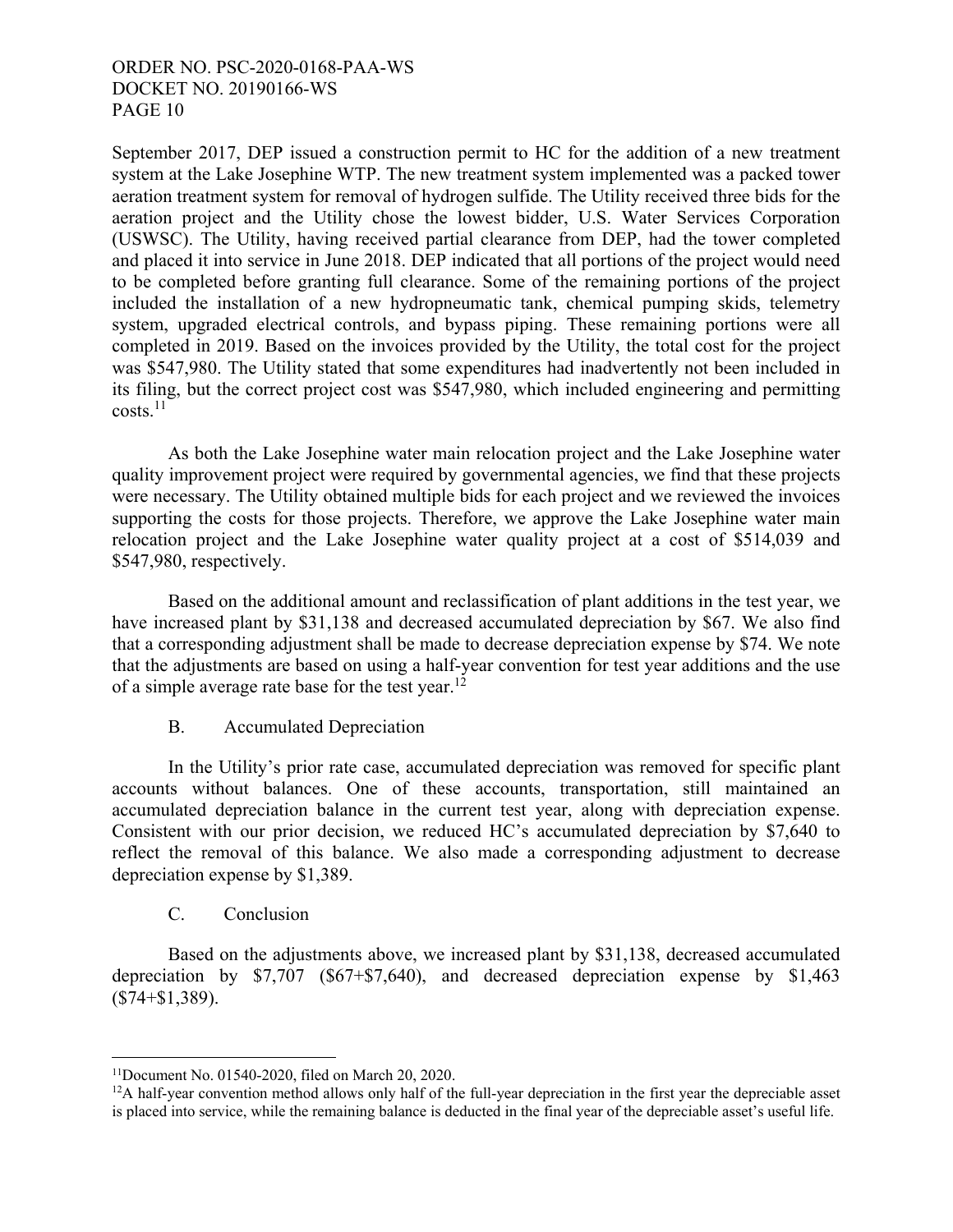## V. Used and Useful (U&U) Percentages

HC's three WTPs, and their associated storage and distribution systems, were initially owned and operated independently of one another. In their respective rates cases over the years, we have assigned each system different U&U percentages. However, in its last rate case, we combined the systems, using a weighted average, to obtain a single U&U percentage for the total system and we have utilized this same methodology in the instant docket.<sup>13</sup>

## A. Used and Useful Percentages

 Rule 25-30.4325, F.A.C., addresses the method by which the U&U of a water system is determined. HC's U&U percentages were last determined in Docket No. 20140158-WS. In that docket, we determined the Utility's WTP to be 89.9 percent U&U and water storage to be 100 percent U&U. Additionally, we found the Utility's water distribution system to be 100 percent U&U, due to the lack of vacant lots. HC's water service area has had insignificant growth (less than one percent) for the past five years, and the Utility has not expanded its territory. Therefore, consistent with our previous decision, we find the Utility's WTP to be 89.9 percent U&U, water storage 100 percent to be U&U, and the Utility's water distribution system to be 100 percent U&U.

## B. Excessive Unaccounted for Water (EUW)

 Rule 25-30.4325, F.A.C., additionally provides factors to be considered in determining whether adjustments to operating expenses are necessary for EUW. Rule 25-30.425(1)(e), F.A.C., defines EUW as "unaccounted for water in excess of 10 percent of the amount produced." Unaccounted for water is all water produced that is not sold, metered, or accounted for in the records of the Utility. EUW is calculated by subtracting both the gallons sold to customers and the gallons used for other services, such as flushing, from the total gallons pumped for the test year.

 According to HC's records, the Utility pumped a combined total of 53,224,000 gallons during the test year. In its MFRs, the Utility indicated that had not purchased water and estimated 12,944,919 gallons for other uses, including flushing for maintenance, filter backwash, main/service line breaks or customer leak adjustments. In the Utility's response to Commission staff's third data request, HC reported that there was an additional 585,000 gallons that were utilized for those other uses.<sup>14</sup> According to our billing determinants, the Utility sold  $33,186,000$ gallons of water during the test year. Thus, we calculate the total amount of unaccounted for water to be 6,508,081 gallons, or 12.23 percent (6,508,081/53,224,000), yielding an EUW of 2.23 percent. As such, we find a 2.23 percent negative adjustment to purchased power and chemical expenses to be appropriate in this case for EUW.

<u>.</u>

<sup>13</sup>Order No. PSC-15-0282-PAA-WS, issued July 8, 2015, in Docket No. 20140158-WS, In re: Application for increase in water/wastewater rates in Highlands County by HC Waterworks, Inc. 14Document No. 00818-2020, filed February 7, 2020.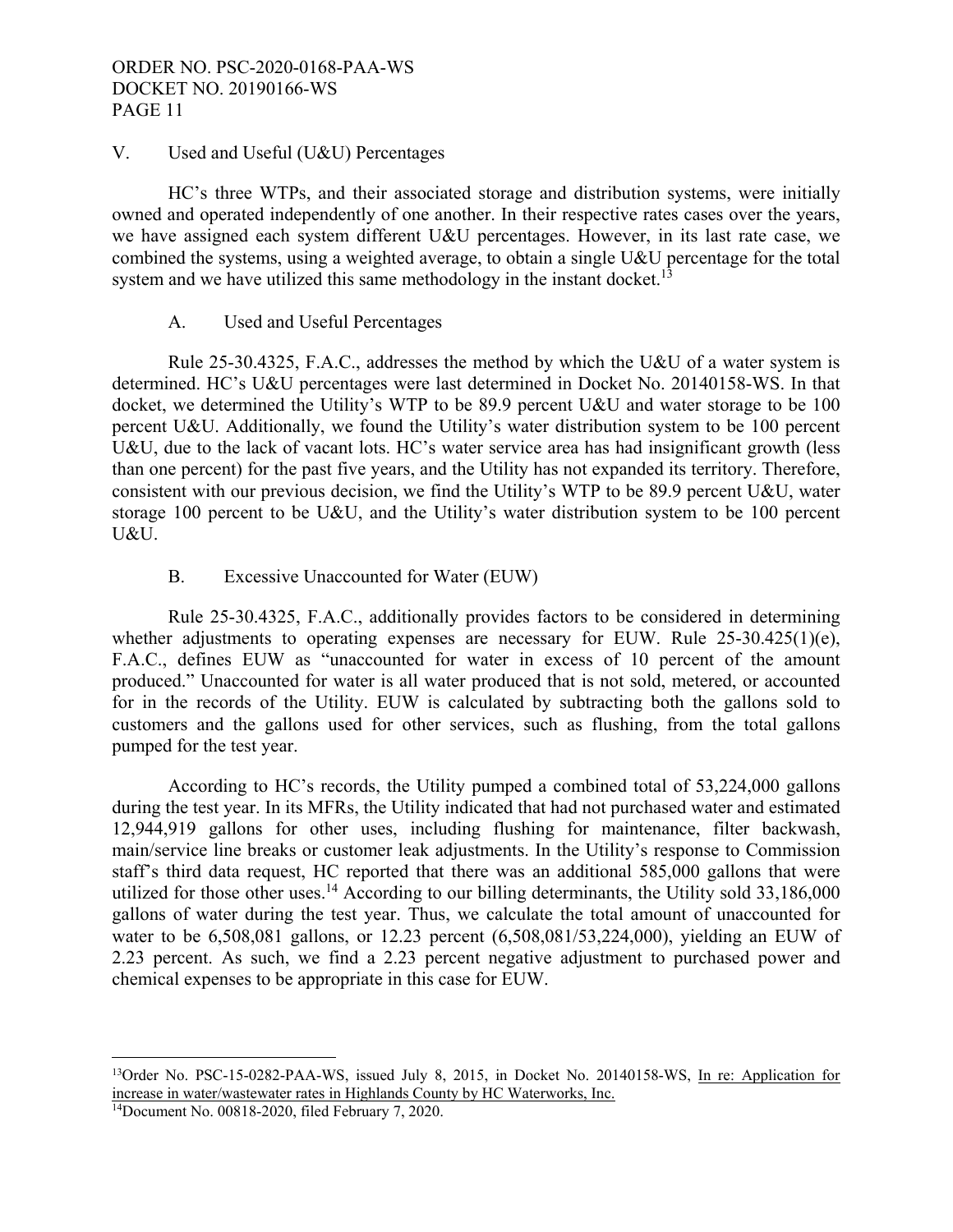#### C. Conclusion

We find HC's WTP to be 89.9 percent U&U, and its storage to be 100 percent U&U. We also find the Utility's water distribution system to be 100 percent U&U. Additionally, we have made a negative adjustment of 2.23 percent to purchased power and chemical expenses for EUW.

In its filing, HC made non-U&U adjustments to decrease rate base by \$107,752, depreciation expense by \$6,614, and property tax expense by \$354. However, HC did not include an adjustment to contributions in aid of construction (CIAC) in its proposed adjustment. To reflect the appropriate non-U&U percentages applied to all components of rate base, we find that an increase of plant of \$35,793 and an increase to accumulated depreciation of \$7,419 is appropriate. Additionally, we find that CIAC and accumulated amortization of CIAC shall be decreased by \$1,944 and \$219, respectively. Collectively, these adjustments decrease the Utility's non-U&U component by \$30,098 (\$35,793 - \$7,419 + \$1,944 + \$219). We have also made corresponding adjustments to increase net depreciation expense by \$929. Further, we made a corresponding adjustment to increase property tax by \$504.

#### VI. Adjustments Pro Forma Plant

1

In its MFRs, HC requested \$525,970 for a water quality project at its Leisure Lakes WTP. HC and DEP entered into a Consent Order, for the Leisure Lakes system, on October 1, 2018, for disinfection byproduct exceedances. The Utility also stated that, like Lake Josephine, there were elevated levels of hydrogen sulfide in the water for the Leisure Lakes' system. As such, the Utility decided to implement the same packed tower aeration treatment system for Leisure Lakes that was being utilized at the Lake Josephine WTP. As with Lake Josephine, the Utility received three bids for the Leisure Lakes aeration project, and the Utility chose the lowest bidder, USWSC. The aeration system received clearance from DEP and was placed into service in September 2019. Based on the invoices provided by the Utility, the total cost for the project will be \$582,468.

 Considering that the Leisure Lakes water quality project was required by DEP, we find that this project is needed. The Utility obtained multiple bids for the project, and we have reviewed the invoices supporting the costs the project. We approve Leisure Lakes' water quality project at a cost of \$582,468. The Utility stated that the bid amount requested for the project did not include engineering costs, and the updated project cost is \$582,468.<sup>15</sup>

 In total, we find that pro forma plant shall be increased by \$56,499. We have also made corresponding adjustments to increase accumulated depreciation by \$14,030 and depreciation expense by \$14,030. Additionally, we increased property taxes by \$3,219.

<sup>15</sup>Document Nos. 00183-2020, filed on January 10, 2020, and 00818-2020, filed on February 7, 2020.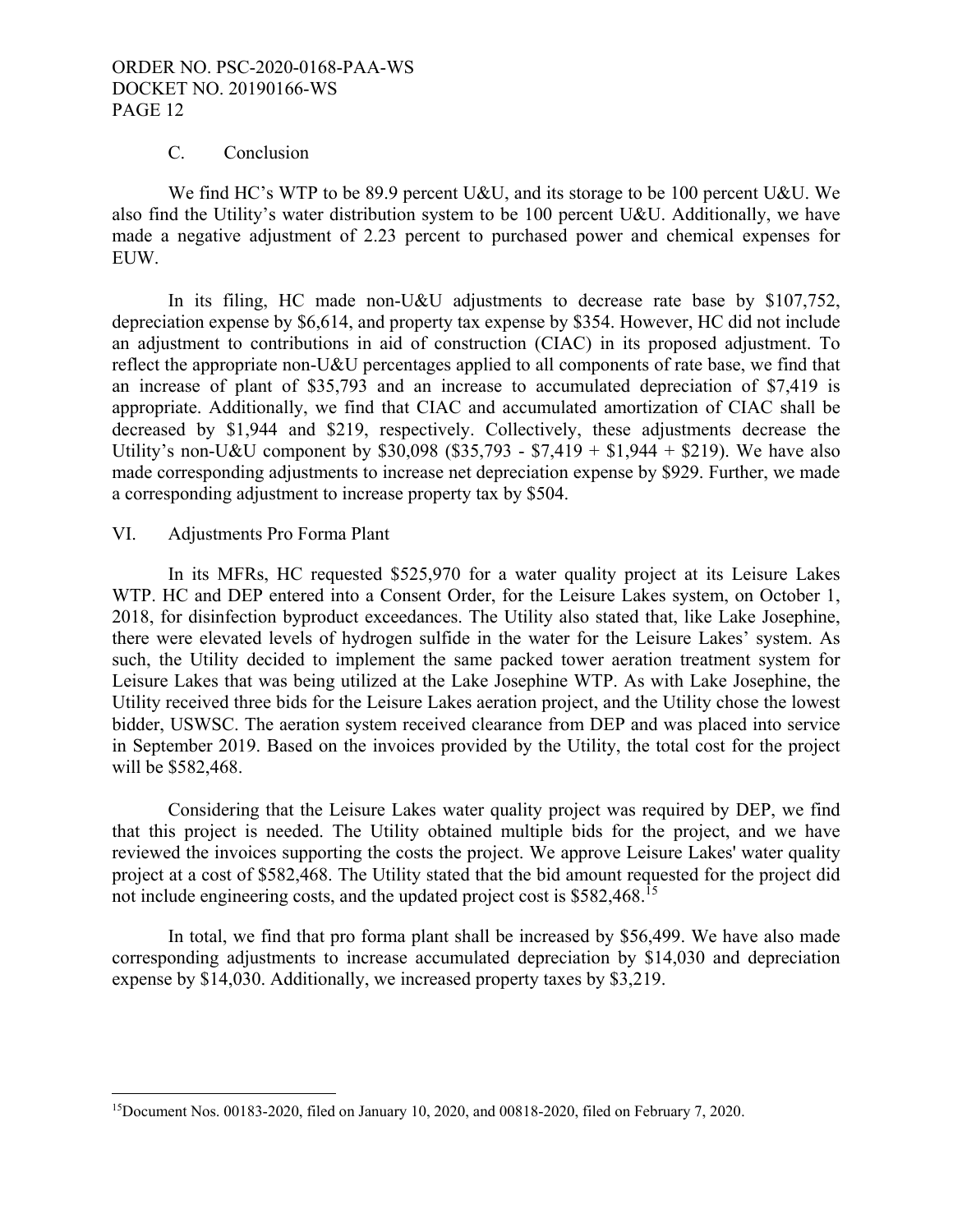#### VII. Working Capital Allowance

Rule 25-30.433(3), F.A.C., requires Class B utilities to use the formula method, or oneeighth of operation and maintenance (O&M) expenses, to calculate the working capital allowance. The Utility has properly filed its allowance for working capital using the formula method. We have adjusted HC's O&M expenses and, as a result, we find a working capital allowance of \$49,885 to be appropriate in this case. This reflects an increase of \$1,586 to the Utility's requested working capital allowance of \$48,299.

#### VIII. Test Year Rate Base

In its MFRs, the Utility requested a rate base of \$3,010,098. Based on our previously stated adjustments, the appropriate rate base for HC is \$3,116,734. The schedule for rate base is attached as Schedule No. 1-A, and the adjustments are shown on Schedule No. 1-B.

## IX. Return on Equity

The ROE included in the Utility's MFRs is 9.67 percent. Based on the current leverage formula in effect and the equity ratio of 49.79 percent, the appropriate ROE is 9.67 percent.16 However, as discussed in Section I Quality of Service, we reduced HC's ROE by 50 basis points for unsatisfactory quality of service. Therefore, the appropriate ROE for HC is 9.17 percent. We approve an allowed range of plus or minus 100 basis points for ratemaking purposes.

## X. Cost of Capital

In its filing, HC requested an overall cost of capital of 7.39 percent. The Utility's capital structure consists of long-term debt, common equity, and customer deposits. Based upon the proper components, amounts, and cost rates associated with the capital structure, we approve a weighted average cost of capital of 7.14 percent. Schedule No. 2 details our approved overall cost of capital for HC.

#### XI. Test Year Revenues

<u>.</u>

According to the Utility's MFRs, the Utility showed total test year revenues of \$575,735 for water. The water revenues included \$559,693 of service revenues, \$10,237 of miscellaneous revenues, and \$5,805 of guaranteed revenues.

 The Utility adjusted its billing data to account for duplicate bills that occurred as a result of move in/move outs and prorated bills for a rate change. For move ins/move outs, there is a final bill for the old customer and bill for the new customer at the same address. The billing analysis reflected both bills when there should only be one bill per address. The Utility's rates were increased for a price index rate adjustment in the first month of the test year. The change in the base facility charge was prorated and reflected as two separate charges on a customer's bill.

<sup>&</sup>lt;sup>16</sup>Order No. PSC-2019-0267-PAA-WS, issued July 7, 2019, in Docket No. 20190006-WS, In re: Water and wastewater industry annual reestablishment of authorized range of return on common equity for water and wastewater utilities pursuant to Section 367.081(4)(f), F.S.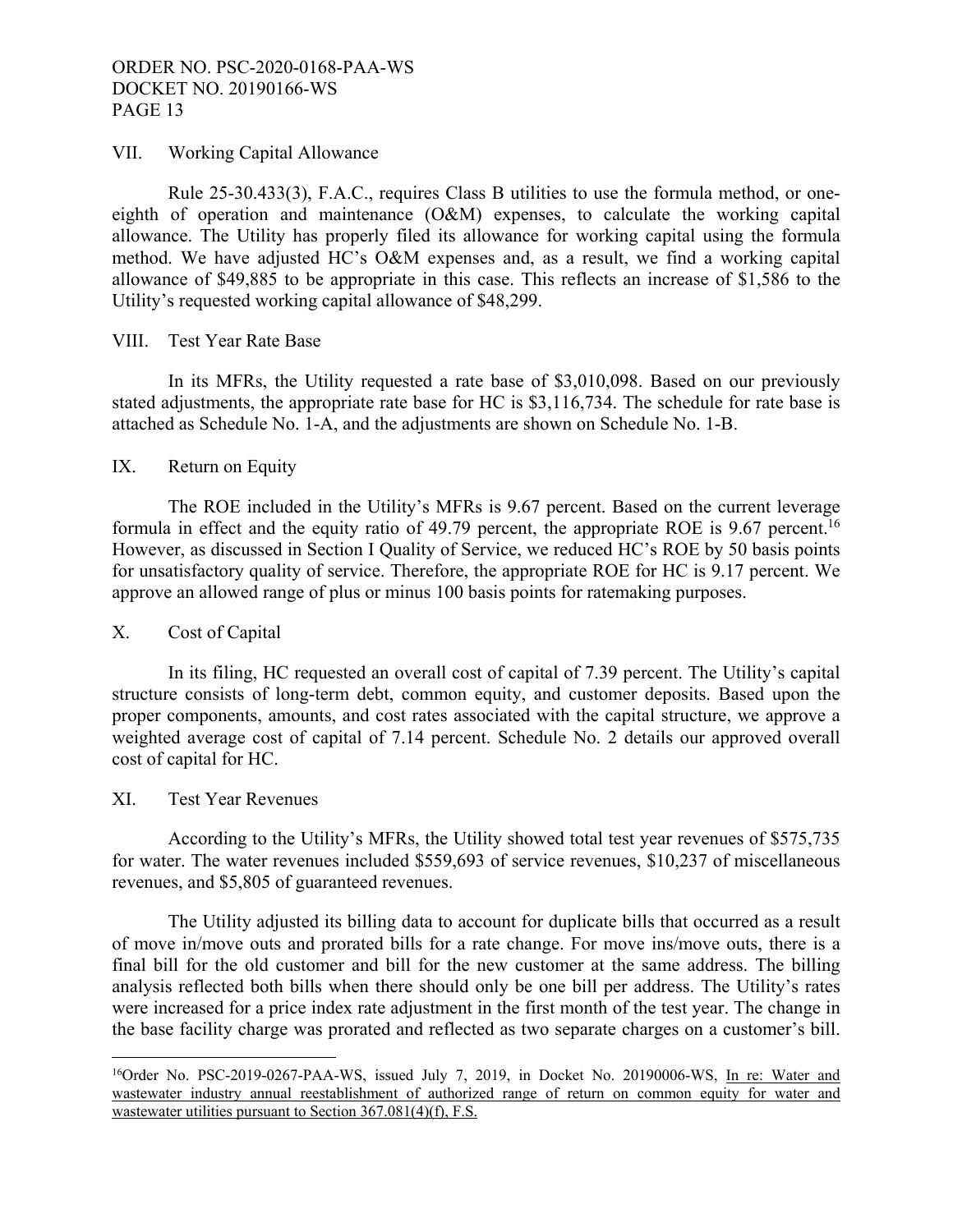However, the two separate charges were recognized as two separate bills in the Utility's billing analysis. We agree with the Utility's adjustments because the two scenarios overstate the Utility's billing determinants. Subsequent to the test year, the Utility's rates decreased reflecting the expiration of amortized rate case expense. Since there was a rate change subsequent to the test year, we have annualized the test year service revenues using the adjusted billing determinants and the rates that became effective August 6, 2019. We determined water test year service revenues to be \$550,790, which is a decrease of \$8,903 (\$559,693 - \$550,790).

 In addition, the Utility included guaranteed revenues as part of its test year revenues. The revenues were actually a result of the Utility assessing its allowance for funds prudently invested (AFPI) charges. AFPI is considered below the line for ratemaking purposes. As a result, we have decreased test year revenues by \$5,805. We did not have any adjustments to miscellaneous revenues.

 Based on the above, the appropriate test year revenues for HC's water system are  $$561,027$  (\$550,790 +\$10,237), which is a decrease of \$14,708 (\$8,903 + \$5,805) to the Utility's recorded test year revenues.

XII. Adjustments to the Test Year O&M Expense

Based on our review of test year O&M expense, we find several adjustments to the Utility's O&M expense to be necessary, which are summarized below.

A. Purchased Power

 In its filing, HC reflected purchased power expense of \$47,237, which included a pro forma increase of \$7,262. The Utility stated that the new water treatment system at the Leisure Lakes WTP would increase purchased power. This is because the water would have "to be pumped twice, once through the aeration then back out of the storage tank into the distribution system."<sup>17</sup> However, the Utility did not provide any invoices or documentation to support the requested adjustment of \$7,262. Therefore, we find no adjustment to purchased power expense is necessary for the Leisure Lakes new water treatment system. However, as discussed in Section V Used and Useful Percentages, we do find that a negative adjustment of 2.23 percent shall be made to purchased power expense for EUW. As such, we have reduced purchased power by \$1,053 (2.23 percent x \$47,237).

## B. Chemicals

 $\overline{a}$ 

 In its filing, HC reflected chemicals expense of \$38,625, which included a pro forma increase of \$3,473. The Utility explained that new chemicals were required for the water treatment system at the Leisure Lakes WTP, which was not captured in the test year expense. Invoices for the new chemicals were provided by the Utility from August 2019 through February 2020; these new chemicals totaled \$3,528.18 Utilizing these invoices, we calculated the average

<sup>17</sup>Document No. 01540-2020, filed on March 20, 2020.

<sup>18</sup>Document No. 01540-2020, filed on March 20, 2020.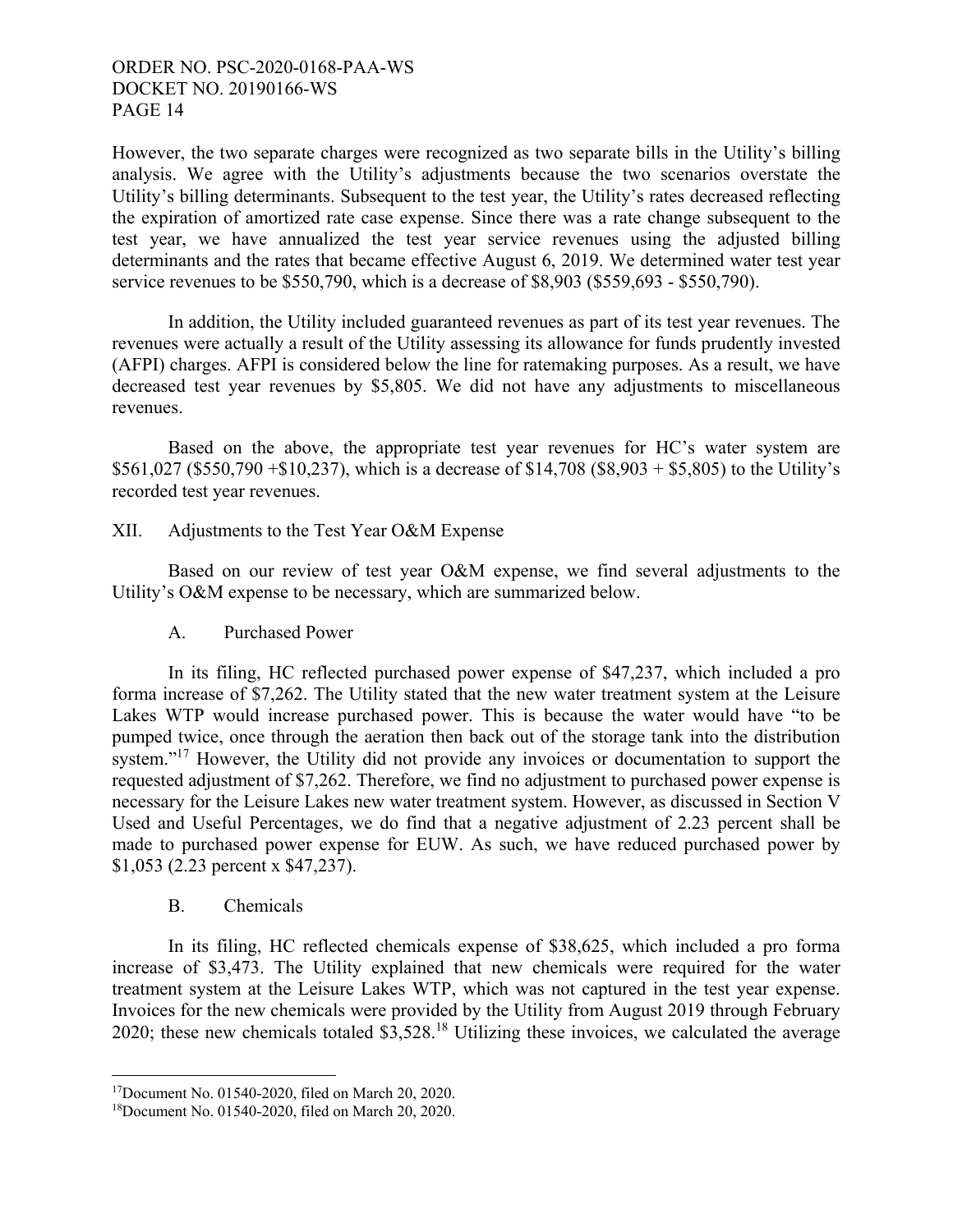monthly cost for the new chemicals, and subsequently calculated an annual cost of \$6,048. Therefore, we have increased chemicals expense by \$6,048. Additionally, as discussed in Section V Used and Useful Percentages, we found that a negative adjustment of 2.23 percent shall be made to chemicals expense for EUW. This results in a decrease of \$996 (2.23 percent x \$44,673). As such, we have increased chemicals by \$5,052 (\$6,048 - \$996).

## C. Contractual Services-Other

 During the test year, the Utility recorded contractual services - other expense of \$263,131. HC receives all of its operational and administrative services under a contract with an affiliated company, USWSC. Pursuant to the contract, HC employed the services of USWSC to perform various functions: administrative management, operations, maintenance, and billing/collection for the Utility. These include management and financial oversight, water system operations, maintenance, and customer service.

 On January 7, 2020, HC submitted documentation containing additional information related to its outside contractual services agreement with USWSC. According to the Utility, USWSC currently operates in 60 of Florida's 67 counties, providing service to over 1,000 utility systems, and over 1,000,000 customers daily. USWSC's president and majority shareholder has been in the water utility management and operations industry for over 30 years. HC contracts with USWSC for the following services:

- 1. Water and Wastewater Operations
- 2. Meter Reading
- 3. System Maintenance and Repairs
- 4. Billing and Collections
- 5. Customer Service
- 6. Regulatory Affairs
- 7. Testing
- 8. Accounting
- 9. Office Space and Equipment

 According to the Utility, each of the service contracts that USWSC enters into with a utility "are different and are priced differently depending on numerous factors." These factors include the number of employees needed and the number of hours required per system for successful operation. Additional considerations include whether USWSC provides chemicals, power, offices, vehicles, etc., or if these items are provided by the utility.

 Additional support offered by the Utility included the "2016 American Water Works Association Benchmarking Performance Indicators for Water and Wastewater" (AWWA Benchmark) and an independent third-party contract and benchmarking review commissioned by the Florida Governmental Utility Authority (FGUA), which was issued in 2013. According to the AWWA Benchmark, the median O&M expense per account of the 44 water companies surveyed is \$430.71, including customer service costs, with a range from \$331.25 to \$639.82.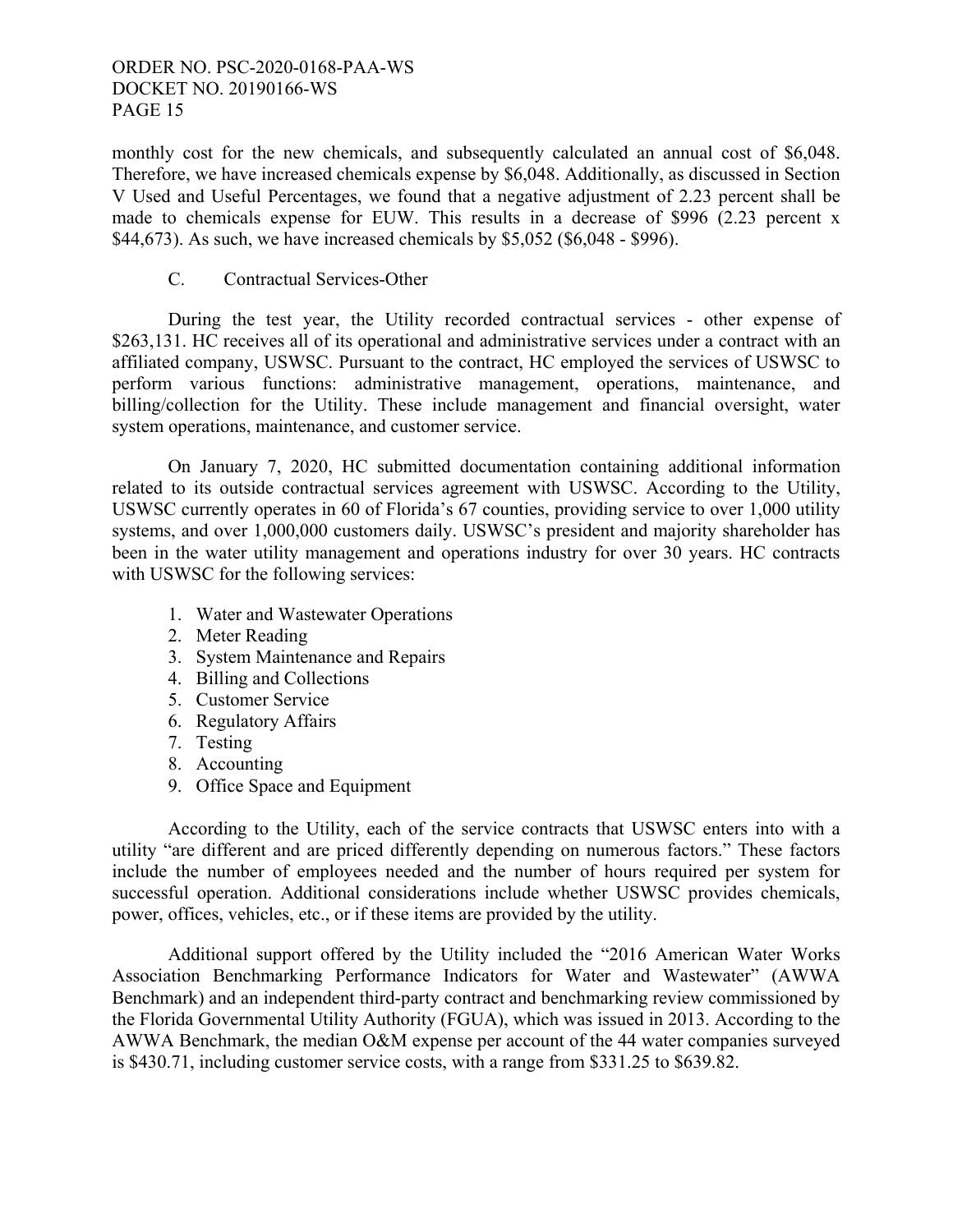$\overline{a}$ 

 The contract and benchmarking review commissioned by FGUA was undertaken to review charges by USWSC in comparison to similar water utilities throughout the United States. The FGUA study concluded that the USWSC costs on a per account basis fell within the top quartile (lower cost) of other utilities. These were charges to FGUA by USWSC. While the Utility represented that there was a flaw in the data presented in the 2013 study, our greater concern is the age of some of the underlying data, which can be tied to AWWA's 2011 Benchmarking Performance Indicators. As such, we find that the 2016 Benchmarking Performance Indicators are a more appropriate reference point.

We also compared HC to five "sister" water utilities that share common ownership, and had a rate case approved in the last five years, by calculating a three-year average O&M per equivalent residential connection (ERC) expense using information contained in each utility's 2016, 2017, and 2018 Annual Reports.<sup>19</sup> We then compared HC to five non-USWSC affiliated water utilities using the same criteria. Table 3 reflects the comparative average O&M expense per ERC for HC, its USWSC sister utilities, and non-USWSC utilities. For comparison purposes, the average O&M expense per ERC incorporated our approved water revenue requirements for HC are also represented in Table 3.

| Water O&M Expense Per ERC           |                        |  |  |  |
|-------------------------------------|------------------------|--|--|--|
|                                     | <b>Utility O&amp;M</b> |  |  |  |
|                                     | Exp./ERC               |  |  |  |
| USWSC Sister Utilities (3-Yr. Avg.) | \$306.60               |  |  |  |
| Non-USWSC Utilities (3-Yr. Avg.)    | \$486.71               |  |  |  |
| HC Waterworks (Commission-Approved) | \$386.19               |  |  |  |

**Table 3** 

Source: 2016-2018 Annual Reports and Commission staff calculations.

 At the March 3, 2020 Commission Conference, we approved the USWSC contractual services agreements for three additional "sister" utilities, based, in part, on comparisons to other utilities with similar agreements.<sup>20</sup> The contractual services agreements in those dockets also

<sup>19</sup>Order Nos. PSC-2018-0553-PAA-WU, issued November 19, 2018, in Docket No. 20180021-WU, In re: Application for staff-assisted rate case in Highlands County by Country Walk Utilities, Inc.; PSC-16-0305-PAA-WU, issued July 28, 2016, in Docket No. 20150236-WU, In re: Application for staff-assisted rate case in Lake County, by Lake Idlewild Utility Company; PSC-2017-0428-PAA-WS, issued November 7, 2017, in Docket No. 20160195-WS, In re: Application for staff-assisted rate case in Lake County by Lakeside Waterworks, Inc.; PSC-2017-0334-PAA-WS, issued August 23, 2017, in Docket No. 20160222-WS, In re: Application for staff-assisted rate case in Highlands County by LP Waterworks, Inc.; PSC-16-0256-PAA-WU, issued June 30, 2016, in Docket No. 20150199-WU, In re: Application for staff-assisted rate case in Lake County by Raintree Waterworks, Inc.  $^{20}$ Order Nos. PSC-2020-0086-PAA-WU, issued March 24, 2020, in Docket No. 20190114-WU, In re: Application

for staff-assisted rate case in Alachua County, and request for interim rate increase by Gator Waterworks, Inc.; PSC-2020-0088-PAA-SU, issued March 25, 2020, in Docket No. 20190116-SU, In re: Application for staff-assisted rate case in Brevard County, and request for interim rate increase by Merritt Island Utility Company.; PSC-2020-0087- PAA-WS, issued March 25, 2020, in Docket No. 20190125-WS, In re: Application for staff-assisted rate case in Sumter County by The Woods Utility Company*.*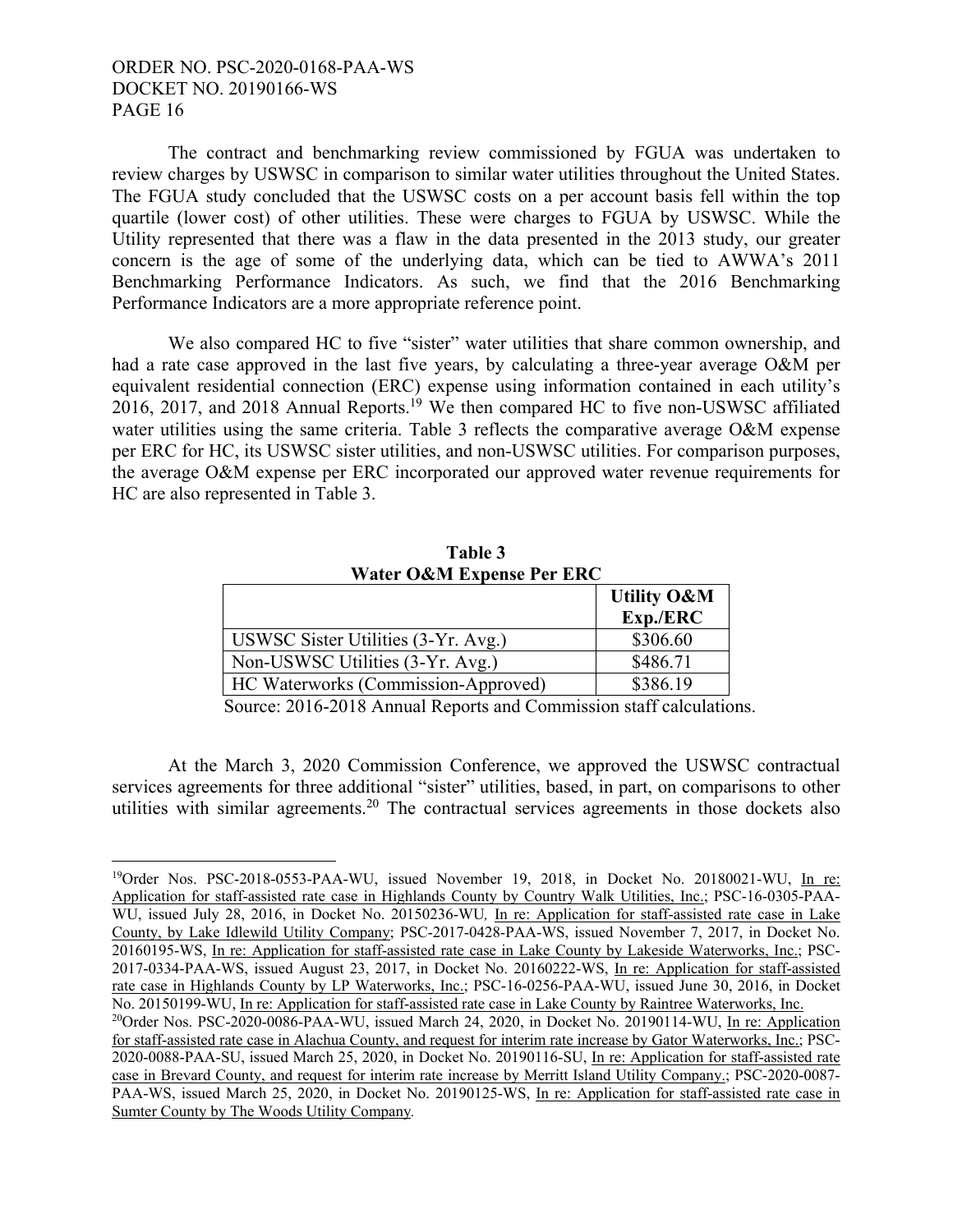appeared reasonable when compared to the O&M expenses per ERC of industry peers as reflected in the AWWA Benchmark.

 We note that we have previously approved similar USWSC agreements and related costs in prior cases involving twelve of HC's sister utilities during fourteen rate case proceedings. Two sister utilities, LP Waterworks, Inc. and Lakeside Waterworks, Inc., each had two staff-assisted rate cases in which we reviewed and approved expenses related to USWSC management services contracts. Regarding the appropriateness of utility contracts with affiliated companies, the Utility cited GTE v. Deason, 642 So. 2d 545 (Fla. 1994), in which the Florida Supreme Court stated:

The mere fact that a utility is doing business with an affiliate does not mean that unfair or excess profits are being generated, without more. Charles F. Phillips, Jr., The Regulation of Public Utilities 254-255 (1988). We believe the standard must be whether the transactions exceed the going market rate or otherwise inherently unfair  $\ldots$  if the answer is "no," then the PSC may not reject the utility's position.

GTE*,* 642 So. 2d at 547-548*.*

 $\overline{a}$ 

 On February 7, 2020, HC provided Commission staff with an internal audit conducted in 2018 to capture the actual costs of USWSC that demonstrate the reasonableness of the contract. After a review of this audit, we find that despite the higher per ERC cost, HC's contractual services agreement with USWSC is reasonable, especially given that the system requires additional resources to address water quality issues. We recognize that USWSC and its employees bring considerable management and operational experience at a comparably reasonable cost. As a result, we find that the Utility's customers are experiencing operational benefits that might not be realized if HC purchased and provided these services itself.

 Through its contract with USWSC, the Utility asserted that it made significant plant improvements. In the instant case, we find that the contract reflects the market conditions of the Utility's service area. HC asserted that if it were required to hire its own personnel for maintenance, customer service, accounting, regulatory compliance, etc., the cost would exceed that of the current USWSC contract. Absent the USWSC contract, the costs to provide service would most likely be higher. For the reasons discussed above, we find that the Utility's contract with USWSC is reasonable and the cost may be included for recovery in the Utility's proposed rates.

 The USWSC contract amount increased over the test year to reflect an increase based on the 2018 audit in September 2018 and an index increase in April 2019 that mirrored the same amount we approved.<sup>21</sup> This results in a total contract amount of \$273,067. As approved for its three sister utilities by us at the March 3, 2020 Commission Conference,<sup>22</sup> we find that an

<sup>21</sup>Order No. PSC-2018-0612-PAA-WS, issued December 27, 2018, in Docket No. 20180005-WS*,* In re: Annual reestablishment of price increase or decrease index of major categories of operating costs incurred by water and wastewater utilities pursuant to Section  $367.081(4)(a)$ , F.S.  $^{22}$ <br> $^{22}$ Order Nos. PSC-2020-0086-PAA-WU, issued March 24, 2020, in Docket No. 20190114-WU, In re: Application

for staff-assisted rate case in Alachua County, and request for interim rate increase by Gator Waterworks, Inc.; PSC-2020-0088-PAA-SU, issued March 25, 2020, in Docket No. 20190116-SU, In re: Application for staff-assisted rate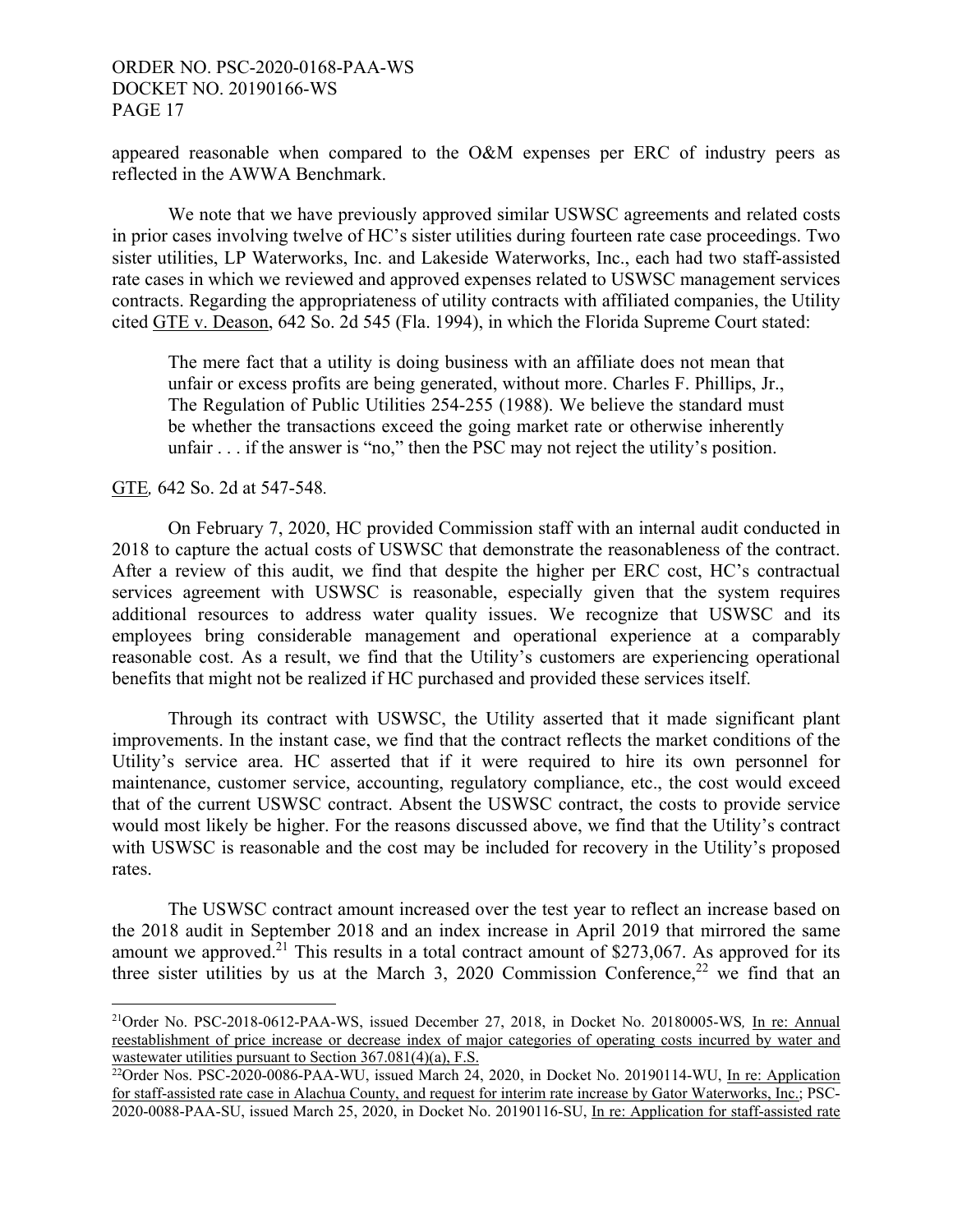adjustment shall be made to annualize the increase in the test year. This adjustment results in an increase of \$9,936.

D. Bad Debt Expense

 In its filing, HC reflected bad debt expense of \$8,151 in the test year and included an adjustment to increase the expense by \$3,432, which represented 2 percent of its requested revenue increase. We reviewed the test year amount and compared it to the 3-year average for the Utility. The difference is immaterial, and we find the test year amount is reasonable.

 We find that the Utility's request to include a factor for bad debt expense in respect to the revenue increase is also reasonable, as such a factor is consistent with similar factors used in the gas and electric industries. It is parallel to the inclusion of regulatory assessment fees (RAFs) factored into revenue requirement based on the revenue increase. However, we find it appropriate that the percentage applied to the revenue increase reflects the Utility's three-year average, which is 1.37 percent. We removed the Utility's pro forma increase of \$3,432 in order to apply the 1.37 percent the final revenue increase we approved for HC in Section XIV Revenue Requirement. In total, we approve a bad debt expense of \$10,657 for HC.

E. Miscellaneous

 In its filing, HC reflected miscellaneous expense of \$9,273. However, in its response to Commission staff's first data request HC stated that \$1,000 for DEP annual permits included in miscellaneous expense should have been booked to wastewater. Thus, we find that a decrease to miscellaneous expense of \$1,000 is appropriate in this case.

## F. Summary

 Based on the adjustments discussed above, we have increased HC's O&M expense by  $$9,503 (-1,053 + 5,052 + 9,936 - 3,432 - 1,000).$ 

# XIII. Rate Case Expense

In its MFRs, HC requested \$5,945 for current rate case expense. Commission staff requested an update on the actual rate case expense incurred, with supporting documentation, as well as the estimated amount to complete the case. On February 3, 2020, the Utility submitted its last revised estimate of rate case expense, through completion of the PAA process, which totaled \$7,137.

case in Brevard County, and request for interim rate increase by Merritt Island Utility Company.; PSC-2020-0087- PAA-WS, issued March 25, 2020, in Docket No. 20190125-WS, In re: Application for staff-assisted rate case in Sumter County by The Woods Utility Company*.*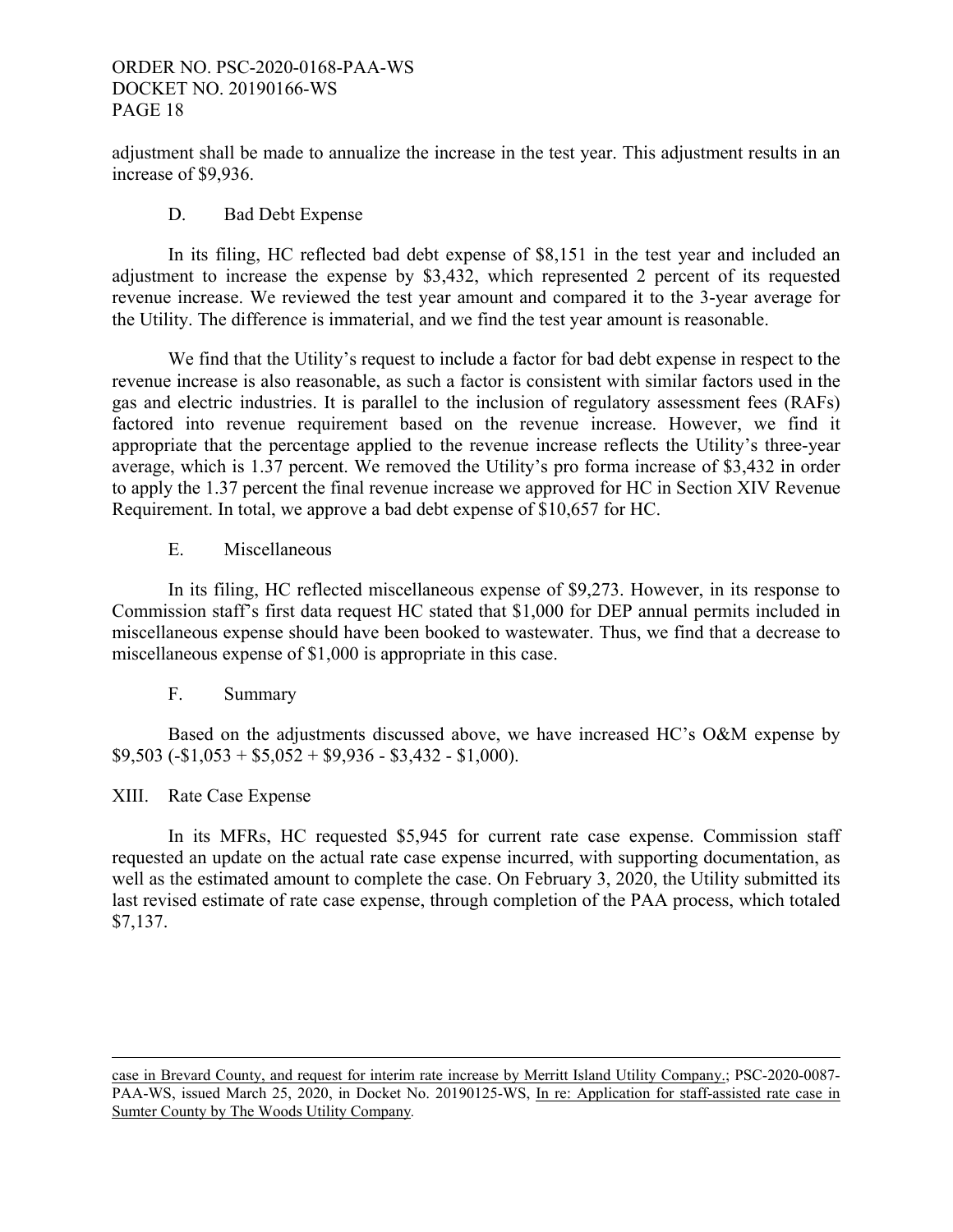| HC's Initial and Revised Rate Case Expense Request |                                     |         |                                       |                                |  |  |  |  |
|----------------------------------------------------|-------------------------------------|---------|---------------------------------------|--------------------------------|--|--|--|--|
|                                                    | <b>MFR B-10</b><br><b>Estimated</b> | Actual  | <b>Additional</b><br><b>Estimated</b> | <b>Revised</b><br><b>Total</b> |  |  |  |  |
| Noticing                                           | \$1,995                             | \$1,004 | \$2,008                               | \$3,012                        |  |  |  |  |
| Travel                                             | 450                                 | 400     | 225                                   | 625                            |  |  |  |  |
| Filing Fee                                         | 3,500                               | 3,500   |                                       | <u>3,500</u>                   |  |  |  |  |
| Total                                              |                                     | 4.904   |                                       |                                |  |  |  |  |

**Table 4** 

Source: MFR Schedule B-10 and Utility responses to Commission staff data requests

 Pursuant to Section 367.081(7), F.S., we must determine the reasonableness of rate case expense and disallow all rate case expense we determine to be unreasonable. Upon review of the requested actual expenses, supporting documentation, and estimated expenses as listed above for the current rate case, we find the following adjustments to HC's rate case expense estimate are appropriate in this case.

#### A. Noticing

 The Utility's initial filing reflected costs associated with sending two notices–the customer meeting and final notice. In HC's revised estimate, the Utility included an additional amount to reflect the interim notice. Upon review, we note that the Utility failed to include noticing costs for the four-year rate reduction. Using the noticing costs provided by the Utility, we find it appropriate to increase HC's rate case expense by \$1,004 to reflect the additional notice.

B. Travel

 HC's initial filing reflected estimated travel expenses of \$450. In its update of actual travel expenses, the Utility reflected \$400 associated with Utility representatives attending the customer meeting and an additional estimate of \$225 to attend our Commission Conference. At the time the estimate was provided to Commission staff, our Commission Conference was scheduled to be held in traditional in-person format. After HC filed its estimate, our Commission Conference was changed to a teleconference format in response to the COVID-19 pandemic. As such, estimated costs associated with travel to attend our Commission Conference are no longer necessary. Therefore, we find it appropriate to remove any estimated travel expenses associated with attending our Commission Conference. Accordingly, we have reduced HC's rate case expense by \$225.

## C. Conclusion

 Based upon the adjustment discussed above, we have increased HC's revised rate case expense of \$7,137 by \$779 (\$1,004 - \$225), for a total rate case expense of \$7,915. A breakdown of the rate case expense we approve for HC is provided in Table 5 below.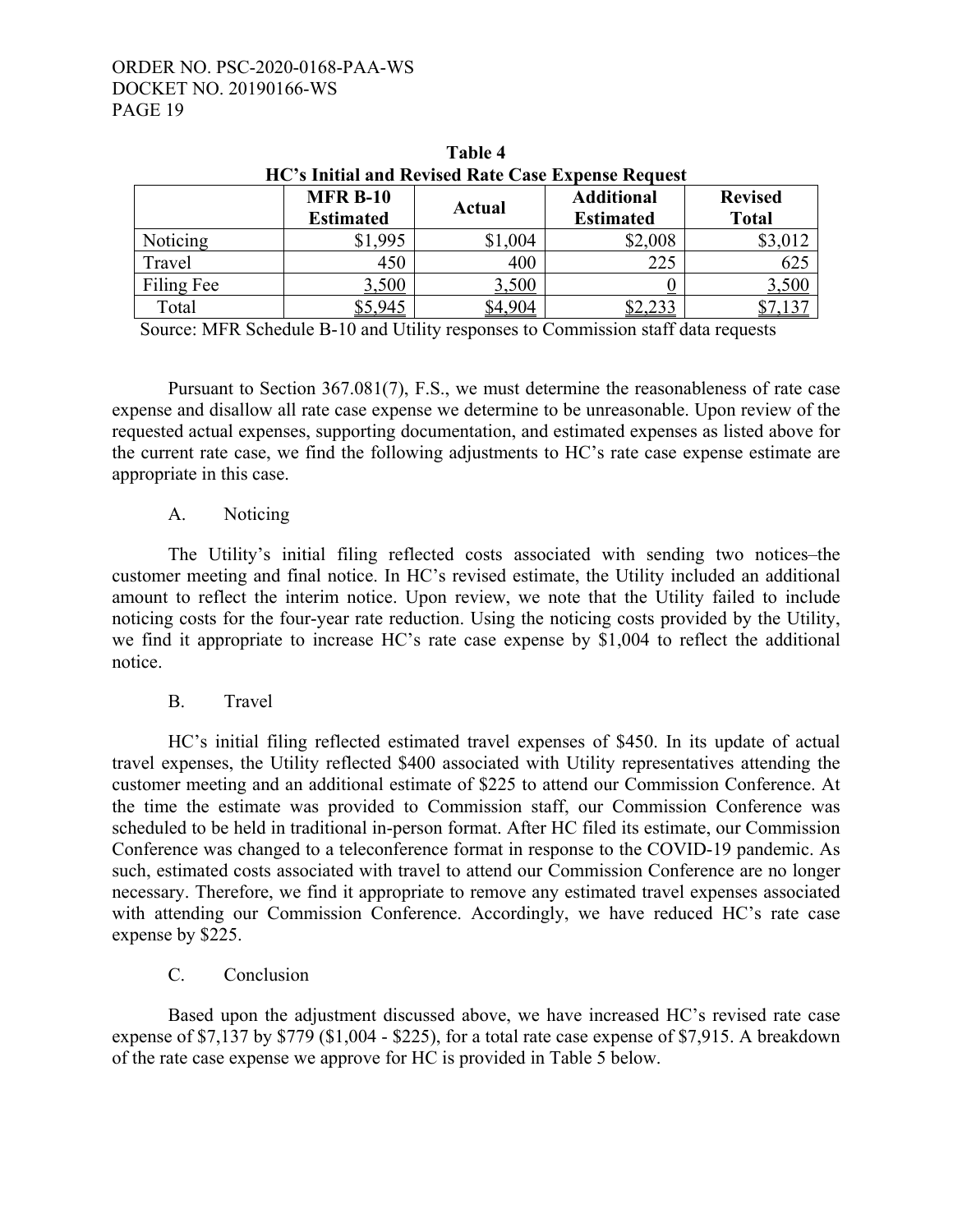| <b>Commission-Approved Rate Case Expense</b> |                      |                                                        |                                        |                                         |  |  |  |  |
|----------------------------------------------|----------------------|--------------------------------------------------------|----------------------------------------|-----------------------------------------|--|--|--|--|
| <b>Description</b>                           | <b>MFR Estimated</b> | <b>Utility Revised</b><br>Actual &<br><b>Estimated</b> | <b>Commission</b><br><b>Adjustment</b> | Commission-<br>Approved<br><b>Total</b> |  |  |  |  |
| Noticing                                     | \$1,995              | \$3,012                                                | \$1,004                                | \$4,016                                 |  |  |  |  |
| Travel                                       | 450                  | 625                                                    | (225)                                  | \$400                                   |  |  |  |  |
| Filing Fee                                   | 3,500                | 3,500                                                  |                                        | \$3,500                                 |  |  |  |  |
| <b>Total</b>                                 | \$5,945              | \$7,137                                                |                                        |                                         |  |  |  |  |

**Table 5** 

Source: MFR Schedule B-10 and responses to Commission staff data requests

 In its MFRs, HC requested total rate case expense of \$5,945. When amortized over four years, this represents an annual expense of \$1,486. The total rate case expense of \$7,915 that we have approved for HC shall be amortized over four years, pursuant to Section 367.081(8), F.S., as the Utility did not request or justify a longer amortization period. This represents an annual expense of \$1,979. Based on the above, we have increased HC's annual rate case expense by \$493 (\$1,979 - \$1,486), compared to the original request in the MFRs.

## XIV. Revenue Requirement

In its filing, the Utility requested a revenue requirement to generate annual revenue of \$743,964. This requested revenue requirement represents a revenue increase of \$168,229, or approximately 29.57 percent, over the test year revenues of \$575,735 in HC's initial filing. Consistent with our findings concerning HC's rate base, cost of capital, and operating income issues, the resulting revenue requirement is \$775,366. However, it is our practice to limit the revenue requirement to the total amount sought in a utility's petition.<sup>23</sup> Therefore, we find that a revenue requirement \$743,964 for HC is appropriate in this case. The schedule for operating income is attached as Schedule No. 3-A, and the adjustments are shown on Schedule No. 3-B.

## XV. Rate Structures and Rates

 $\overline{a}$ 

The Utility is located in Highlands County within the SWFWMD. HC provides water service to approximately 949 residential and 9 general service customers. One of the general service customers is a 189-unit RV Park. In addition, the Utility has one private fire protection customer. We have determined that approximately 23 percent of the residential customer bills during the test year had zero gallons, indicating a seasonal customer base. The average

<sup>&</sup>lt;sup>23</sup>Order Nos. PSC-16-0249-PCO-WS, issued June 29, 2016, in Docket No. 20160030-WS, In re: Application for increase in water rates in Lee County and wastewater rates in Pasco County by Ni Florida, LLC.; PSC-13-0673- FOF-WS, issued December 19, 2013, in Docket No. 20130212-WS, In re: Application for increase in water/wastewater rates in Polk County by Cypress Lakes Utilities, Inc.; PSC-07-0568-PAA-WU, issued July 9, 2007, in Docket No. 20070041-SU, In re: Application for limited proceeding rate increase in Monroe County by Key Haven Utility Corporation; PSC-05-0287-PAA-SU, issued March 17, 2005, in Docket No. 20040972-SU, In re: Application for rate increase in Pinellas County by Ranch Mobile WWTP, Inc.; and PSC-95-0191-FOF-WS, issued February 9, 1995, in Docket No. 19940917-WS, In re: Application for rate increase for increased water and wastewater rates in Seminole, Orange, and Pasco Counties by Utilities, Inc. of Florida*.*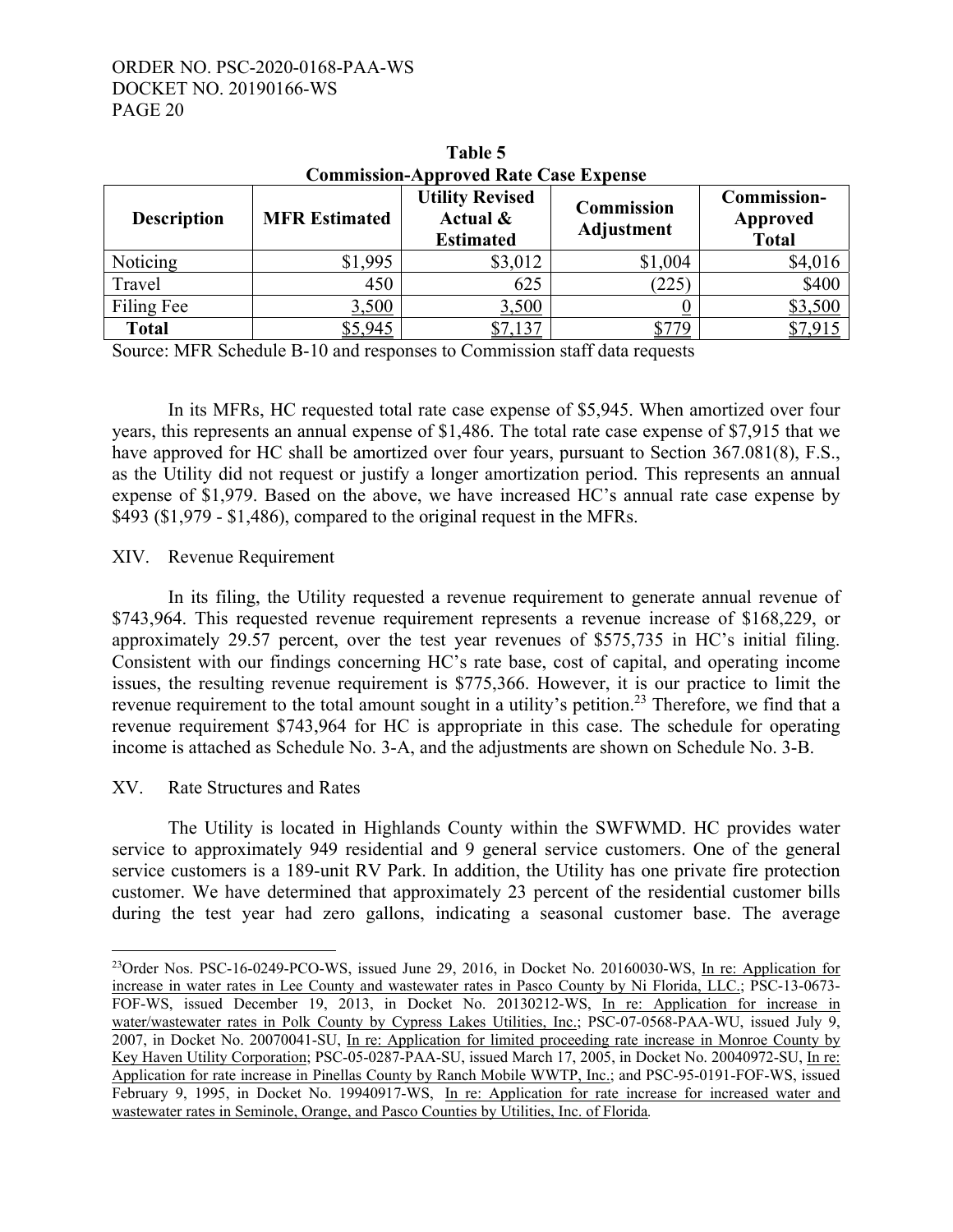<u>.</u>

residential water demand is 2,483 gallons per month. The average water demand, excluding zerogallon bills, is 3,223 gallons per month. The Utility's current water system rate structure for residential customers consists of a traditional base facility charge (BFC) with separate rate blocks for non-discretionary and discretionary usage. The rate blocks are: 1) 0-3,000 gallons and 2) all usage in excess of 3,000 gallons. General service customers are billed based on a BFC and uniform gallonage charge. In addition, the Utility's private fire protection services rates are based on one-twelfth of the Utility's BFC for the respective meter size pursuant to Rule 25- 30.465, F.A.C.

 We have analyzed the Utility's billing data in order to evaluate the appropriate rate structure for the residential water customers. The goal of this analysis is to select the rate design parameters that: 1) produce the approved revenue requirement; 2) equitably distribute cost recovery among the Utility's customers; 3) establish the appropriate non-discretionary usage threshold for restricting repression; and 4) implement, where appropriate, water conserving rate structures consistent with our practices.

 The Utility's current rates allow for 47 percent of its revenues to be recovered through the BFC. Due to HC's customers' low average monthly consumption and seasonal customer base, and in an effort to maintain revenue stability, we find it appropriate to continue to have 47 percent of the revenue requirement be recovered through the BFC. The average people per household served by the water system is approximately 2.5; therefore, based on the number of people per household, 50 gallons per day per person, and the number of days per month, the nondiscretionary usage threshold is  $4,000$  gallons per month.<sup>24</sup> This rate structure sends the appropriate pricing signals to customers using in excess of 4,000 gallons of water per month, which represents approximately 22 percent of the usage. We approve a traditional BFC with separate rate blocks for non-discretionary and discretionary usage for residential water customers. The rate blocks are: 1) 0-4,000 gallons and 2) all usage in excess of 4,000 gallons. General service customers shall be billed based on a BFC and uniform gallonage charge. In addition, the Utility's private fire protection services rates shall be based on one-twelfth of the Utility's BFC for the respective meter size, pursuant to Rule 25-30.465, F.A.C.

 Furthermore, in the last rate case, we determined that the BFC for the RV park was to be based on the demand the RV park places on the water system.<sup>25</sup> The water demand was 2,270,000 in the last rate case. During the test year, the RV park's water demand was 3,778,000 gallons, which is an approximately 66 percent increase since the last rate case. Consistent with the methodology in the last rate case, the water demand of the RV park compared to the average residential water demand of 2,483 gallons per month represents approximately 127 ERCs (3,778,000/2,483/12). This change in ERCs allows the RV park to pay its pro rata share of cost based on the water demand that it places on the system. Therefore, we approve a BFC based on 127 ERCs for the RV park and a uniform gallonage charge.

 $^{24}$ Average person per household was obtained from www.census.gov/quickfacts/highlandscountyflorida. <sup>25</sup>Order No. PSC-15-0282-PAA-WS, issued July 8, 2015, in Docket No. 20140158-WS, In re: Application for increase in water/wastewater rates in Highlands County by HC Waterworks, Inc.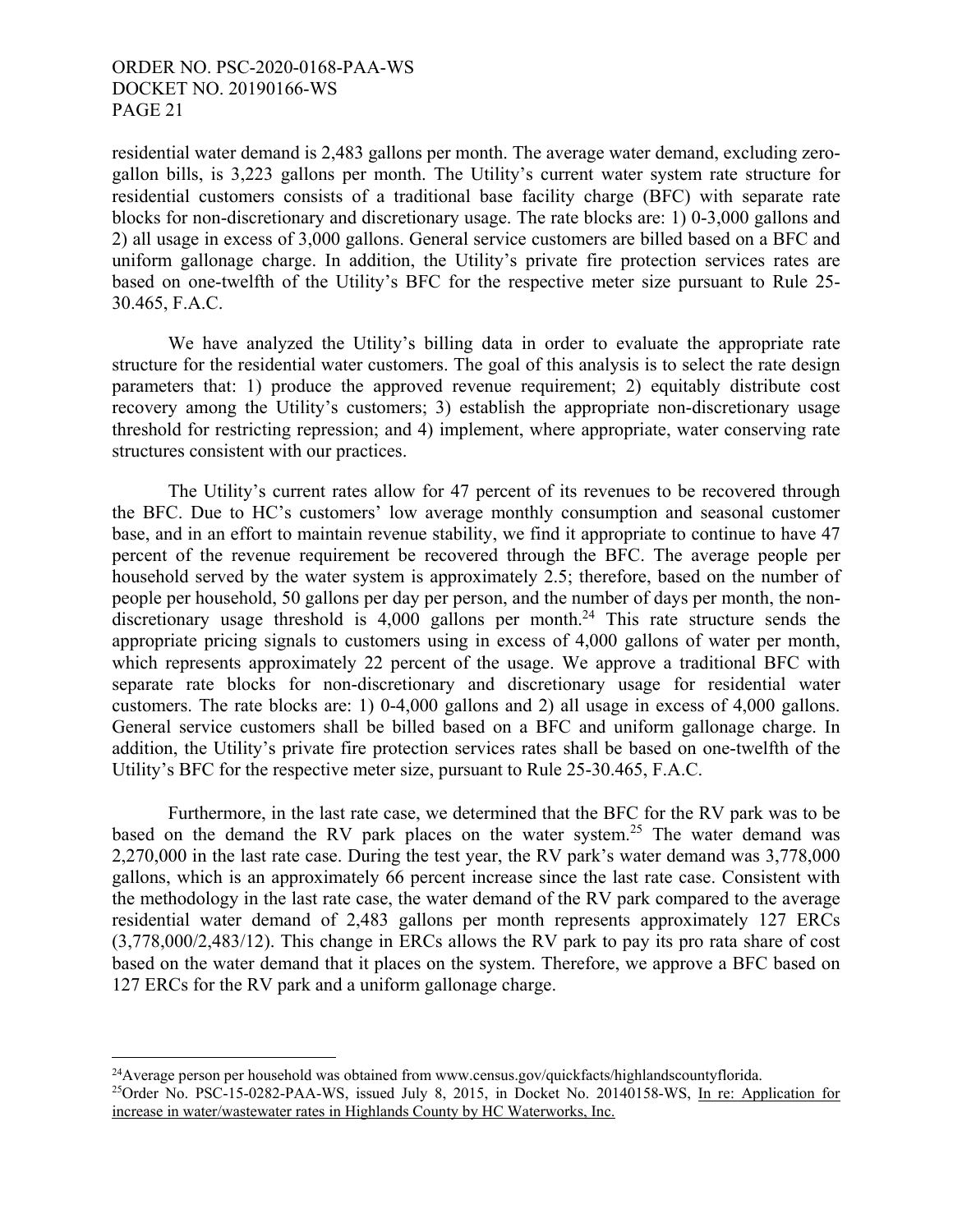In addition, based on an approved revenue increase of approximately 33.2 percent, excluding miscellaneous revenues, the residential consumption can be expected to decline by 830,000 gallons resulting in anticipated repressed average residential demand of 2,409 gallons per month. We find it appropriate to apply a 3 percent reduction in total residential consumption and corresponding reductions of \$1,155 for purchased power, \$1,093 for chemicals, and \$106 for RAFs to reflect the anticipated repression, which results in a post-repression revenue requirement of \$731,373.

 The rate structures and monthly water rates we have approved for HC are shown on Schedule No. 4. The Utility shall file revised tariff sheets and a proposed customer notice to reflect the rates we have approved herein. The approved rates shall be effective for service rendered on or after the stamped approval date on the tariff sheet pursuant to Rule 25-30.475(1), F.A.C. In addition, HC may only implement the approved rates after Commission staff approves the proposed customer notice and the HC's customers receive said notice. Within 10 days of the date of said notice, the Utility shall provide proof of the date notice was given.

#### XVI. Initial Customer Deposits

 $\overline{a}$ 

Rule 25-30.311, F.A.C., provides the criteria for collecting, administering, and refunding customer deposits. Customer deposits are designed to minimize the exposure of bad debt expense for the Utility and, ultimately, the general body of ratepayers. An initial customer deposit ensures that the cost of providing service is recovered from the cost causer. Historically, we have set initial customer deposits equal to two times the average estimated bill.<sup>26</sup> Currently, the Utility has an initial customer deposit of \$99 for the residential 5/8 inch x 3/4 inch meter size for water. However, this amount does not cover two months' average bills based on the rates we have approved in this case. The Utility's average monthly residential water usage after repression is 2,409 gallons per customer. Therefore, the average residential monthly bill for an HC customer, based on the rates we have approved in this case, is approximately \$54.

 We find that the appropriate initial HC customer deposit is \$108 for the residential 5/8 inch x 3/4 inch meter size for water. The initial customer deposits for all other residential meter sizes and all general service meter sizes shall be two times the average estimated bill for water. The approved initial customer deposits shall be effective for connections made on or after the stamped approval date on the tariff sheets, pursuant to Rule 25-30.475, F.A.C. The Utility shall collect the approved deposits until we authorize the Utility to change them in a subsequent proceeding.

XVII. Reduction of Rates to Reflect the Removal of Amortized Rate Case Expense

We have reduced HC's water rates, as shown on Schedule No. 4, to remove the annual amortization of rate case expense grossed-up for RAFs. The decrease in rates shall become

<sup>&</sup>lt;sup>26</sup>Order Nos. PSC-2017-0428-PAA-WS, issued November 7, 2017, in Docket No. 20160195-WS, In re: Application for staff-assisted rate case in Lake County by Lakeside Waterworks, Inc. and PSC-17-0113-PAA-WS, issued March 28, 2017, in Docket No. 20130105-WS, In re: Application for certificates to provide water and wastewater service in Hendry and Collier Counties, by Consolidated Services of Hendry & Collier, LLC.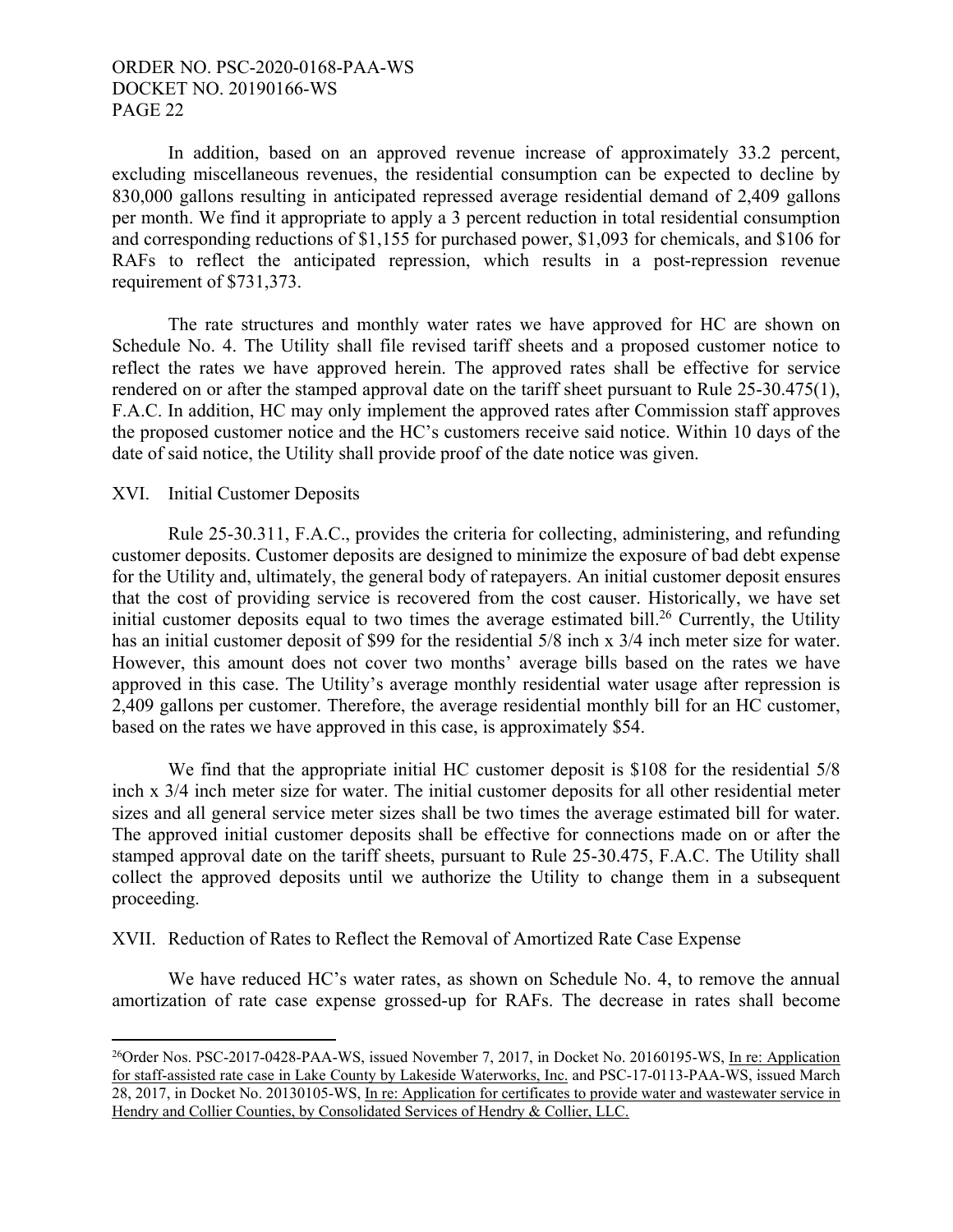effective immediately following the expiration of the rate case expense recovery period, pursuant to Section 367.081(8), F.S. HC shall file revised tariffs and a proposed customer notice setting forth the lower rates and the reason for the reduction no later than one month prior to the actual date of the required rate reduction. If HC files this reduction in conjunction with a price index or pass-through rate adjustment, the Utility shall file separate data for the price index and/or passthrough increase or decrease and the reduction in the rates due to the amortized rate case expense.

#### XVIII. Refund of Interim Rates

We authorized HC to collect interim water rates, subject to refund, pursuant to Section 367.082, F.S. The approved interim revenue requirement of \$636,075 represented an increase of \$66,364 or 11.65 percent.

 According to Section 367.082, F.S., any refunds must be calculated to reduce the rate of return of the Utility during the pendency of the proceeding to the same level within the range of the newly authorized rate of return. Adjustments made in the rate case test period that do not relate to the period that interim rates are in effect must be removed. Rate case expense is an example of an adjustment which is recovered only after final rates are established.

 In this proceeding, the test period for establishment of interim and final rates is the 12 month period ended June 30, 2019. HC's approved interim rates did not include any provisions for pro forma or projected operating expenses or plant. The interim increase was designed to allow recovery of actual interest expense, and the lower limit of the last authorized range for equity earnings.

 To establish the proper refund amount, we calculated adjusted interim period revenue requirements utilizing the same data used to establish final rates. Rate case expense was excluded because this item is prospective in nature and did not occur during the interim collection period. Using the principles discussed above, we calculated an adjusted interim revenue requirement of \$743,964. The adjusted interim revenue requirement of \$743,964 is higher than the interim revenue requirement of \$636,075, thus a refund is not necessary in this case.

#### XIX. Adjustments to Books and Records

HC shall notify us, in writing, that it has adjusted its books in accordance with our decision. HC shall submit a letter within 90 days of the final order in this docket, confirming that the adjustments to all the applicable National Association of Regulatory Commissioners Uniform System of Accounts (NARUC USOA) accounts have been made to the Utility's books and records. In the event HC needs additional time to complete the adjustments, the Utility shall provide notice to this Commission of such need within seven days prior to this deadline. Upon the Utility providing good cause, Commission staff shall have administrative authority to grant an extension of up to 60 days.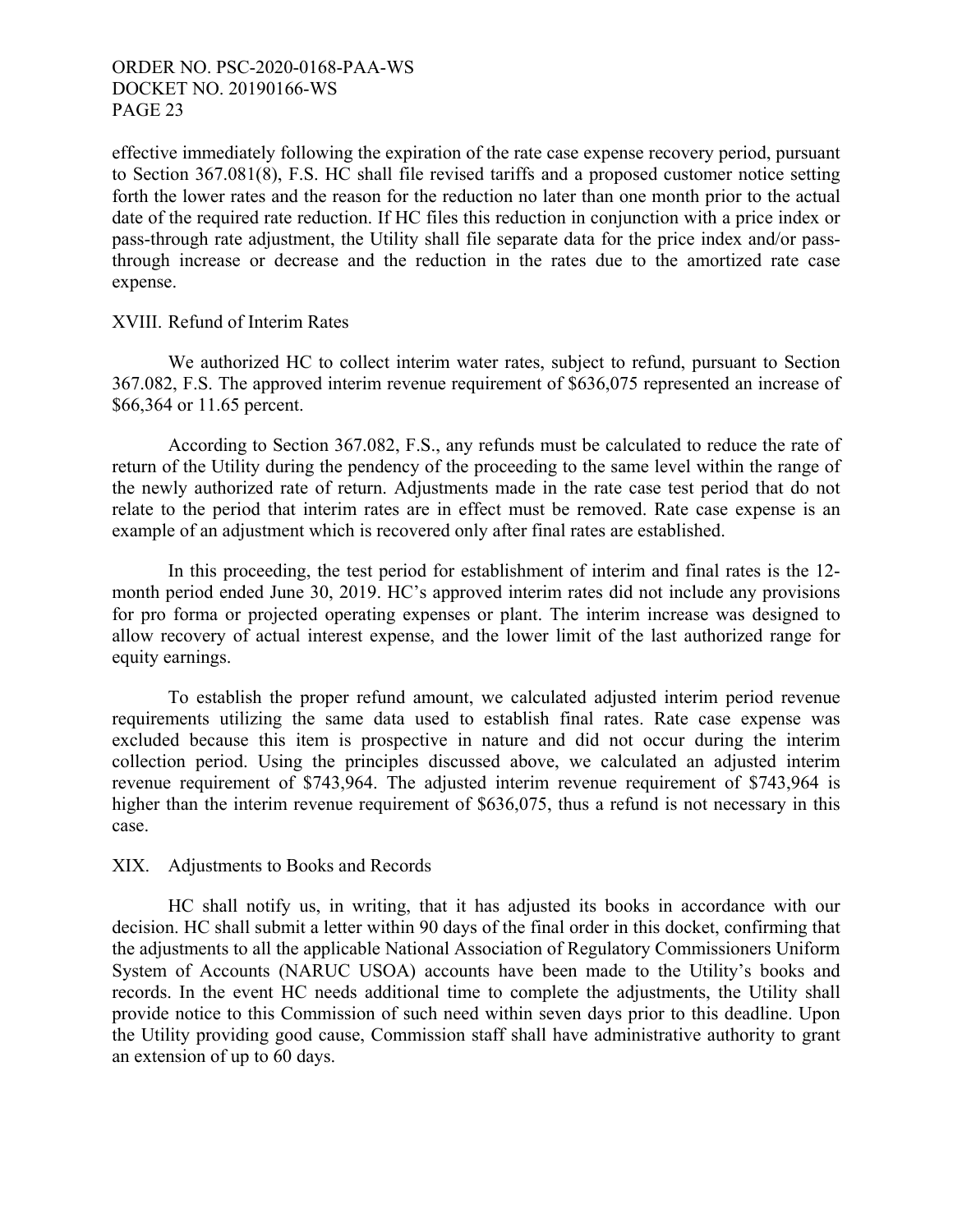Based on the foregoing, it is

ORDERED by the Florida Public Service Commission that HC Waterworks, Inc.'s application for an increase in water rates is hereby approved as set forth in the body of this Order. It is further

ORDERED that we find that HC's overall quality of service is unsatisfactory and we reduce the Utility's return on equity by 50 basis points. We also require that HC engage with its customers and the Office of Public Counsel in an ongoing effort to address Utility's service quality and communication issues. It is further

 ORDERED that all matters contained in schedules appended hereto are incorporated herein by reference. It is further

 ORDERED that HC is hereby authorized to charge the new rates as approved in the body of the Order. It is further

 ORDERED that the Utility shall file revised tariff sheets and a proposed customer notice to reflect the rates we have approved herein. The approved rates shall be effective for service rendered on or after the stamped approval date on the tariff sheet pursuant to Rule 25-30.475(1), F.A.C. In addition, HC may only implement the approved rates after Commission staff approves the proposed customer notice and the HC's customers receive said notice. Within 10 days of the date of said notice, the Utility shall provide proof of the date notice was given. It is further

ORDERED that the appropriate initial customer deposits for HC are \$108 for the residential 5/8 inch x 3/4 inch meter size for water. The initial customer deposits for all other residential meter sizes and all general service meter sizes shall be two times the average estimated bill for water. The approved initial customer deposits shall be effective for connections made on or after the stamped approval date on the tariff sheets, pursuant to Rule 25-30.475, F.A.C. HC shall collect the approved deposits until we authorize the Utility to change them in a subsequent proceeding. It is further

ORDERED that HC's water rates shall be reduced, as shown on Schedule No. 4, to remove the annual amortization of rate case expense grossed-up for regulatory assessment fees. The decrease in rates shall become effective immediately following the expiration of the rate case expense recovery period. HC shall file revised tariffs and a proposed customer notice setting forth the lower rates and the reason for the reduction no later than one month prior to the actual date of the required rate reduction. If HC files this reduction in conjunction with a price index or pass-through rate adjustment, the Utility must file separate data for the price index and/or passthrough increase or decrease and the reduction in the rates due to the amortized rate case expense. It is further

 ORDERED that a refund, of the interim rate revenue previously authorized in this docket, is not necessary. It is further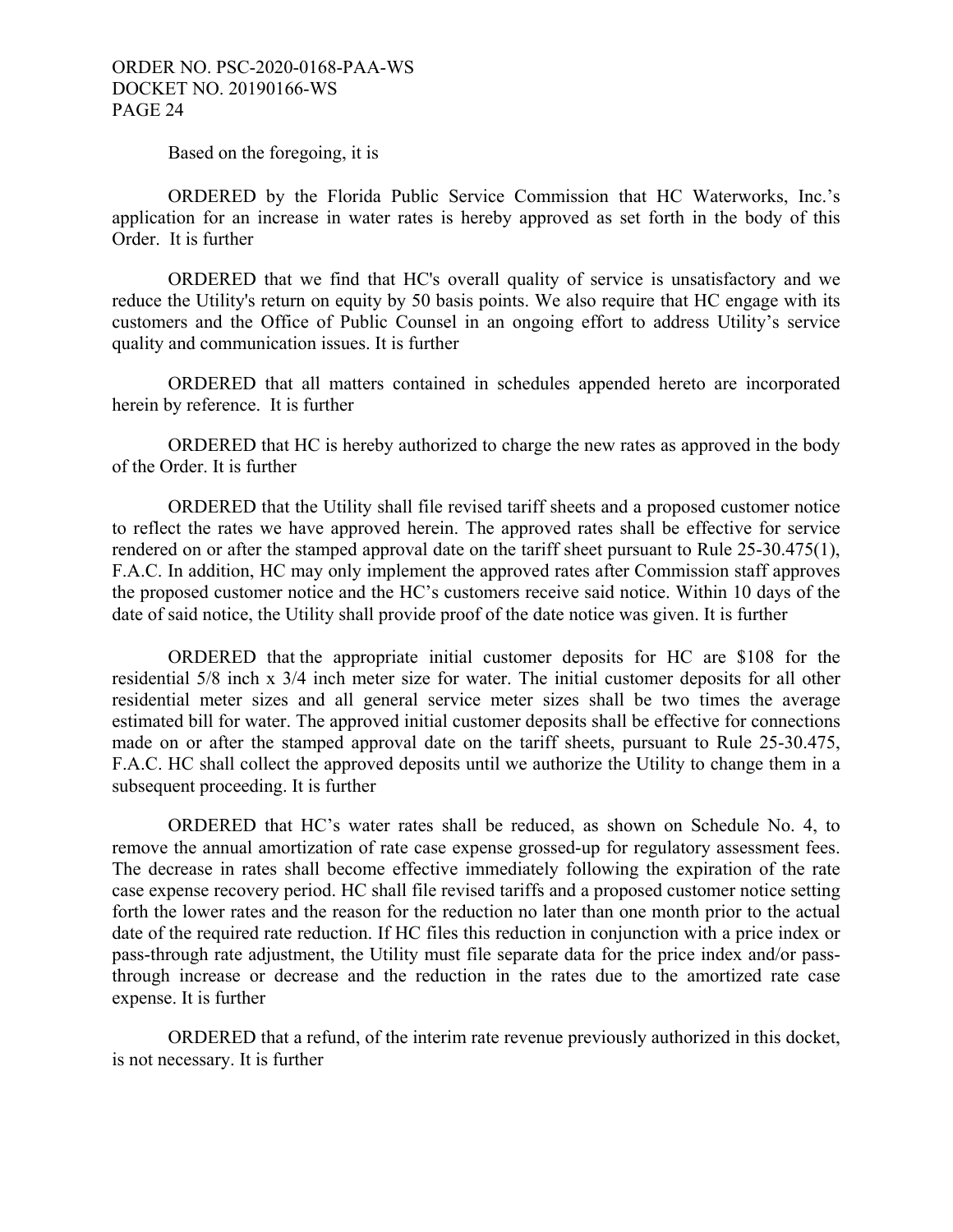## ORDER NO. PSC-2020-0168-PAA-WS DOCKET NO. 20190166-WS PAGE<sub>25</sub>

ORDERED that HC shall notify us, in writing, that it has adjusted its books in accordance with our decision. HC shall submit a letter within 90 days of the final order in this docket, confirming that the adjustments to all the applicable NARUC USOA accounts have been made to the Utility's books and records. In the event HC needs additional time to complete the adjustments, the Utility shall provide notice to this Commission of such need within seven days prior to this deadline. Upon the Utility providing good cause, Commission staff shall have administrative authority to grant an extension of up to 60 days. It is further

ORDERED that the provisions of this Order, issued as proposed agency action, shall become final and effective upon the issuance of a Consummating Order unless an appropriate petition, in the form provided by Rule 28-106.201, Florida Administrative Code, is received by the Commission Clerk, 2540 Shumard Oak Boulevard, Tallahassee, Florida 32399-0850, by the close of business on the date set forth in the "Notice of Further Proceedings" attached hereto. It is further

ORDERED that if no person whose substantial interests are affected by the proposed agency action files a protest within 21 days of the issuance of this Proposed Agency Action Order, a Consummating Order shall be issued. The docket shall remain open for Commission staff's verification that the revised tariff sheets and customer notice have been filed by the Utility and approved by Commission staff, and the Utility has provided Commission staff with proof that the adjustments for all applicable NARUC USOA accounts have been made. Once these actions are complete, this docket shall be closed administratively.

By ORDER of the Florida Public Service Commission this 22nd day of May, 2020.

ADAMA, TEITZMAN Commission Clerk Florida Public Service Commission 2540 Shumard Oak Boulevard Tallahassee, Florida 32399 (850) 413-6770 www.floridapsc.com

Copies furnished: A copy of this document is provided to the parties of record at the time of issuance and, if applicable, interested persons.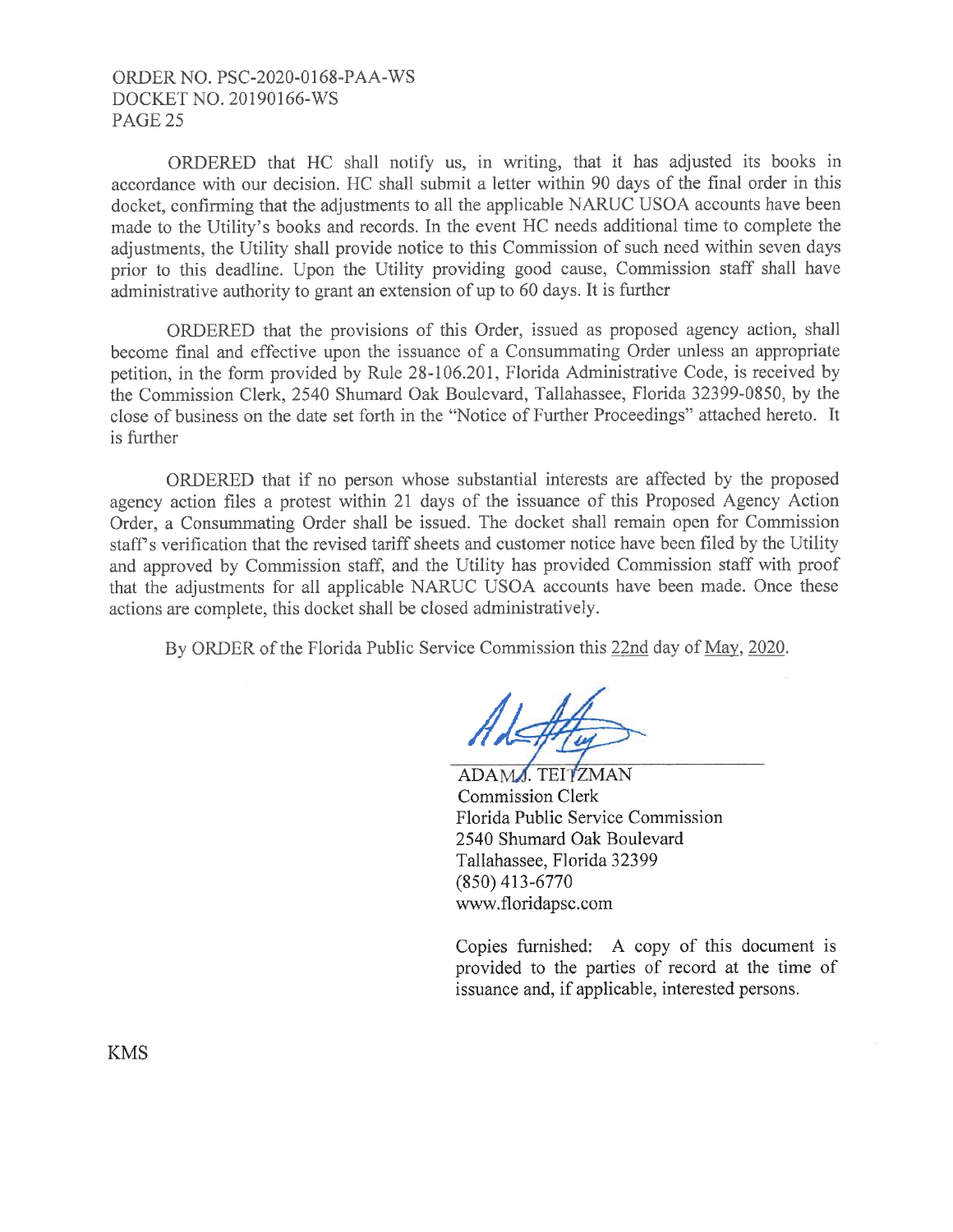#### NOTICE OF FURTHER PROCEEDINGS OR JUDICIAL REVIEW

The Florida Public Service Commission is required by Section 120.569(1), Florida Statutes, to notify parties of any administrative hearing or judicial review of Commission orders that is available under Sections 120.57 or 120.68, Florida Statutes, as well as the procedures and time limits that apply. This notice should not be construed to mean all requests for an administrative hearing or judicial review will be granted or result in the relief sought.

 As identified in the body of this order, our actions herein, except for requiring a four-year rate adjustment and proof of adjustments of books and records, are preliminary in nature. Any person whose substantial interests are affected by the action proposed by this order may file a petition for a formal proceeding, in the form provided by Rule 28-106.201, Florida Administrative Code. This petition must be received by the Office of Commission Clerk, 2540 Shumard Oak Boulevard, Tallahassee, Florida 32399-0850, by the close of business on June 12, 2020. If such a petition is filed, mediation may be available on a case-by-case basis. If mediation is conducted, it does not affect a substantially interested person's right to a hearing. In the absence of such a petition, this order shall become effective and final upon the issuance of a Consummating Order.

 Any objection or protest filed in this docket before the issuance date of this order is considered abandoned unless it satisfies the foregoing conditions and is renewed within the specified protest period.

 Any party adversely affected by the Commission's final action in this matter may request: 1) reconsideration of the decision by filing a motion for reconsideration with the Office of Commission Clerk, 2540 Shumard Oak Boulevard, Tallahassee, Florida 32399-0850, within fifteen (15) days of the issuance of this order in the form prescribed by Rule 25-22.060, Florida Administrative Code; or 2) judicial review by the Florida Supreme Court in the case of an electric, gas or telephone utility or the First District Court of Appeal in the case of a water and/or wastewater utility by filing a notice of appeal with the Office of Commission Clerk, and filing a copy of the notice of appeal and the filing fee with the appropriate court. This filing must be completed within thirty (30) days after the issuance of this order, pursuant to Rule 9.110, Florida Rules of Appellate Procedure. The notice of appeal must be in the form specified in Rule 9.900(a), Florida Rules of Appellate Procedure.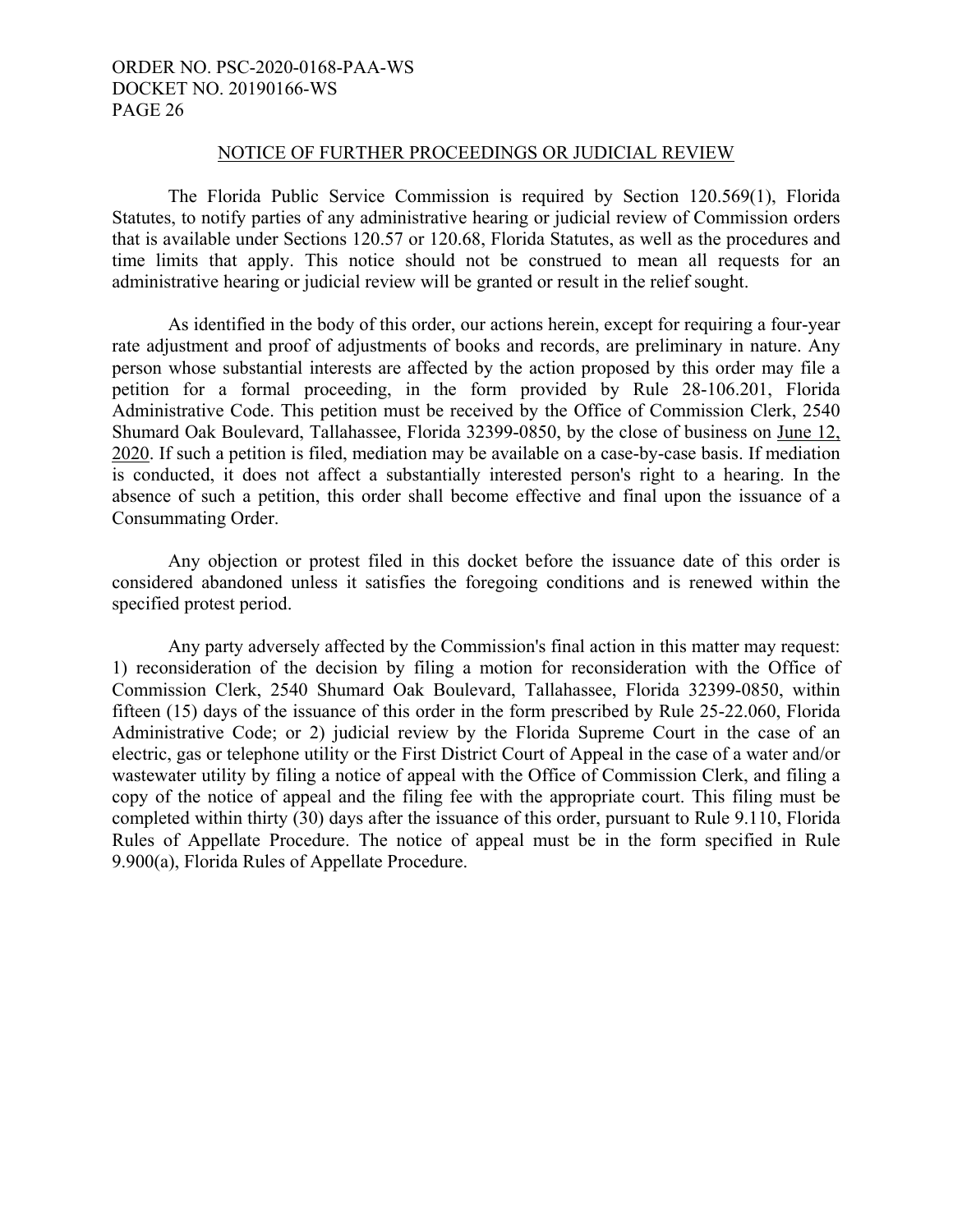|                | <b>HC</b> Waterworks<br><b>Schedule of Water Rate Base</b> |                                           | <b>Schedule No. 1-A</b><br>Docket No. 20190166-WS |                                                           |                                       |                                                           |
|----------------|------------------------------------------------------------|-------------------------------------------|---------------------------------------------------|-----------------------------------------------------------|---------------------------------------|-----------------------------------------------------------|
|                | Test Year Ended 06/30/19                                   |                                           |                                                   |                                                           |                                       |                                                           |
|                | <b>Description</b>                                         | <b>Test Year</b><br>Per<br><b>Utility</b> | <b>Utility</b><br>Adjust-<br>ments                | <b>Adjusted</b><br><b>Test Year</b><br><b>Per Utility</b> | <b>Commission</b><br>Adjust-<br>ments | <b>Commission-</b><br><b>Adjusted</b><br><b>Test Year</b> |
| 1              | Plant in Service                                           | \$4,654,511                               | \$525,970                                         | \$5,180,481                                               | \$80,254                              | \$5,260,735                                               |
| 2              | Land and Land Rights                                       | 25,450                                    | $\boldsymbol{0}$                                  | 25,450                                                    | $\boldsymbol{0}$                      | 25,450                                                    |
| 3              | Less: Non-used and Useful Components                       | $\boldsymbol{0}$                          | (107, 752)                                        | (107,752)                                                 | 30,098                                | (77, 654)                                                 |
| $\overline{4}$ | Less: Accumulated Depreciation                             | (1,358,277)                               | (11, 449)                                         | (1,369,726)                                               | (5,303)                               | (1,375,029)                                               |
| 5              | Less: CIAC                                                 | (915, 715)                                | $\theta$                                          | (915, 715)                                                | $\boldsymbol{0}$                      | (915, 715)                                                |
| 6              | Accumulated Amortization of CIAC                           | 623,602                                   | $\mathbf{0}$                                      | 623,602                                                   | $\boldsymbol{0}$                      | 623,602                                                   |
| 7              | <b>Acquisition Adjustments</b>                             | (809, 041)                                | $\boldsymbol{0}$                                  | (809, 041)                                                | $\boldsymbol{0}$                      | (809, 041)                                                |
| 8              | Less: Accum. Amort. Of Acq. Adjustments                    | 334,500                                   | $\mathbf{0}$                                      | 334,500                                                   | $\boldsymbol{0}$                      | 334,500                                                   |
| 9              | Working Capital Allowance                                  | $\overline{0}$                            | 48,299                                            | 48,299                                                    | 1,586                                 | 49,885                                                    |
| 10             | <b>Rate Base</b>                                           | \$2,555,030                               | \$455,068                                         | \$3,010,098                                               | \$106,636                             | \$3,116,734                                               |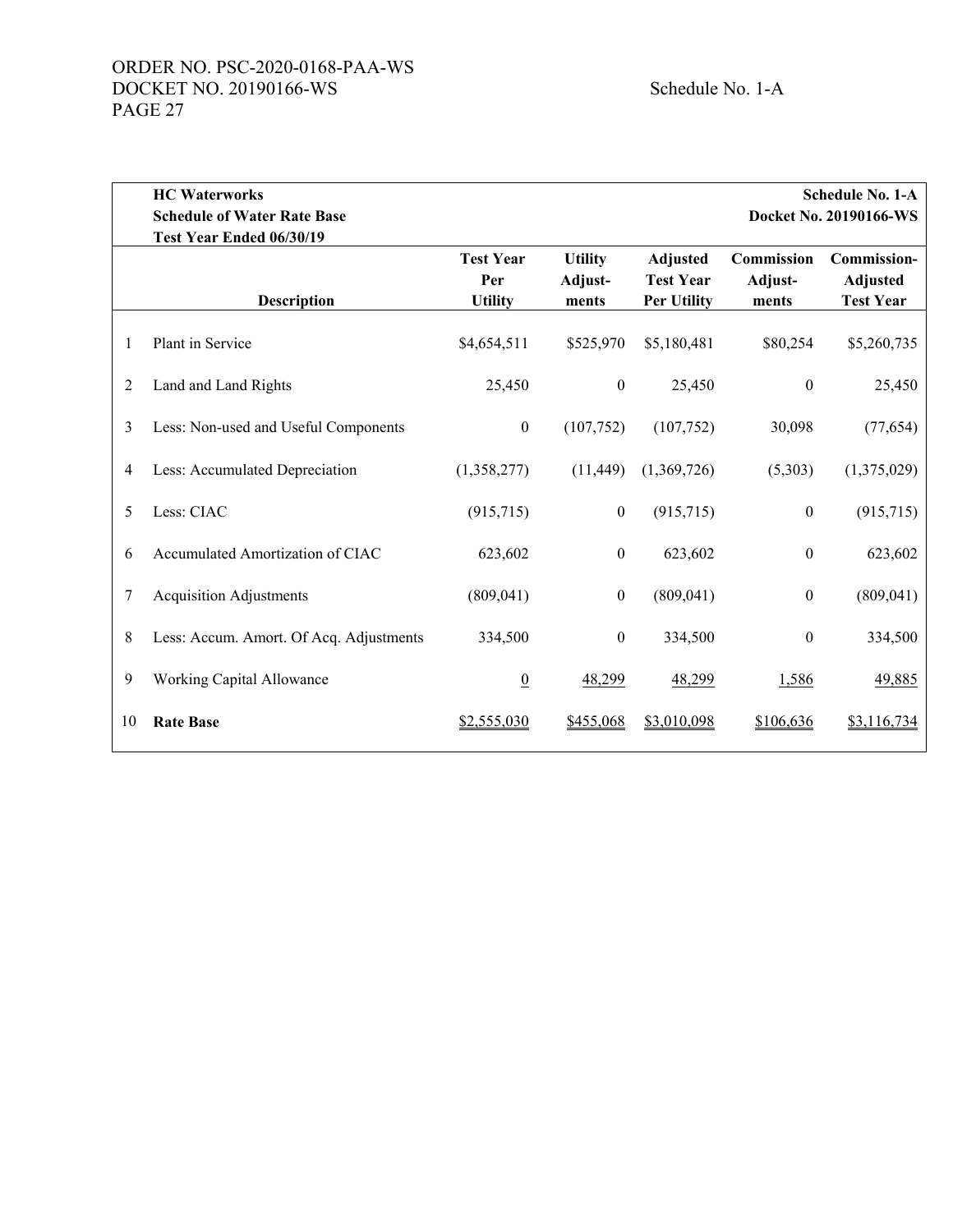# ORDER NO. PSC-2020-0168-PAA-WS DOCKET NO. 20190166-WS Schedule No. 1-B PAGE 28

|                | <b>Adjustments to Rate Base</b><br>Test Year Ended 06/30/19                     | Docket No. 20190166-WS |
|----------------|---------------------------------------------------------------------------------|------------------------|
|                |                                                                                 |                        |
|                |                                                                                 |                        |
|                | <b>Explanation</b>                                                              | Water                  |
|                | Plant In Service                                                                |                        |
| 1              | Per Audit.                                                                      | $(\$7,383)$            |
| 2              | To reflect test year adjustments to plant additions.                            | 31,138                 |
| 3              | To reflect pro forma plant additions.                                           | 56,499                 |
|                | Total                                                                           | \$80,254               |
|                | Non-used and Useful<br>To reflect net non-used and useful adjustment.           | \$30,098               |
|                | <b>Accumulated Depreciation</b>                                                 |                        |
| 1              | Per Audit                                                                       | \$1,021                |
| $\overline{c}$ | To reflect test year adjustments to plant additions.                            | 67                     |
| 3              | To remove account with no plant balance.                                        | 7,640                  |
| $\overline{4}$ | To reflect pro forma plant additions.                                           | (14,030)               |
|                | Total                                                                           | $($ \$5,303)           |
|                | <b>Working Capital</b><br>To reflect the appropriate amount of working capital. | <u>\$1,586</u>         |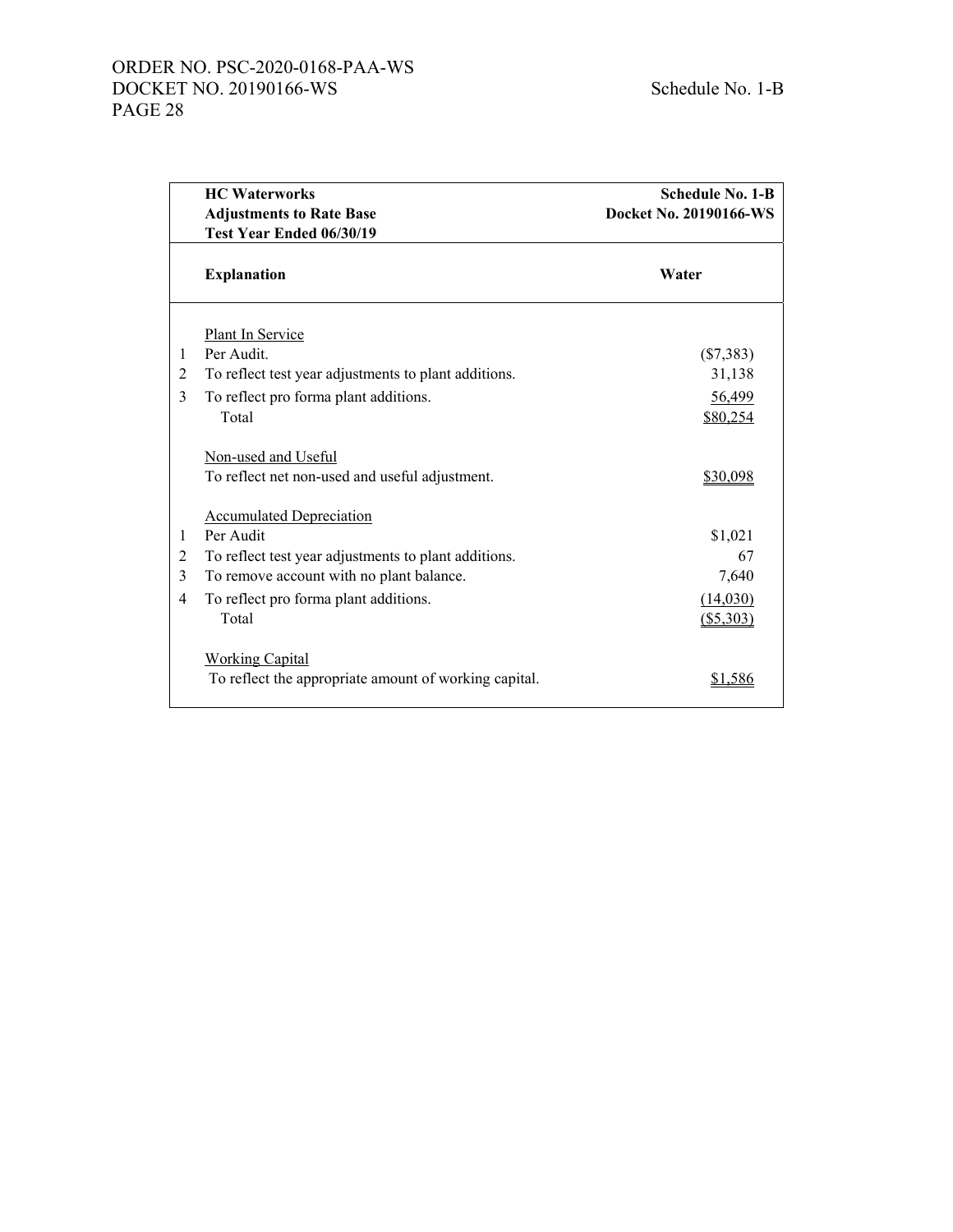Schedule No. 2

| <b>HC</b> Waterworks  | <b>Capital Structure-Simple Average</b><br>Test Year Ended 06/30/19 |                                |                                     |                                               |                              |                                                   |                              |                                | <b>Schedule No. 2</b><br>Docket No. 20190166-WS |
|-----------------------|---------------------------------------------------------------------|--------------------------------|-------------------------------------|-----------------------------------------------|------------------------------|---------------------------------------------------|------------------------------|--------------------------------|-------------------------------------------------|
|                       | <b>Description</b>                                                  | <b>Total</b><br><b>Capital</b> | <b>Specific</b><br>Adjust-<br>ments | <b>Subtotal</b><br><b>Adjusted</b><br>Capital | Pro Rata<br>Adjust-<br>ments | Capital<br><b>Reconciled</b><br>to Rate Base      | Ratio                        | Cost<br>Rate                   | Weighted<br>Cost                                |
| <b>Per Utility</b>    |                                                                     |                                |                                     |                                               |                              |                                                   |                              |                                |                                                 |
|                       | Long-term Debt                                                      | \$1,592,168                    | \$0                                 | \$1,592,168                                   | (\$96,766)                   | \$1,495,402                                       | 49.68%                       | 5.25%                          | 2.61%                                           |
| $\overline{2}$        | Short-term Debt                                                     | 0                              | $\mathbf{0}$                        | 0                                             | 0                            | 0                                                 | 0.00%                        | 0.00%                          | 0.00%                                           |
| 3                     | <b>Preferred Stock</b>                                              | 0                              | 0                                   | 0                                             | 0                            | 0                                                 | $0.00\%$                     | $0.00\%$                       | 0.00%                                           |
| 4                     | <b>Common Equity</b>                                                | 1,578,675                      | 0                                   | 1,578,675                                     | (95, 946)                    | 1,482,729                                         | 49.26%                       | 9.67%                          | 4.76%                                           |
| 5                     | <b>Customer Deposits</b>                                            | 34,034                         | 0                                   | 34,034                                        | (2,068)                      | 31,966                                            | 1.06%                        | 2.00%                          | 0.02%                                           |
| 6                     | <b>Total Capital</b>                                                | \$3,204,877                    | \$0                                 | \$3,204,877                                   | (\$194,780)                  | \$3,010,097                                       | 100.00%                      |                                | 7.39%                                           |
| <b>Per Commission</b> |                                                                     |                                |                                     |                                               |                              |                                                   |                              |                                |                                                 |
|                       | Long-term Debt                                                      | \$1,592,168                    | \$0                                 | \$1,592,168                                   | (\$44,259)                   | \$1,547,909                                       | 49.66%                       | 5.25%                          | 2.61%                                           |
| 8                     | Short-term Debt                                                     | 0                              | 0                                   | 0                                             | \$0                          | 0                                                 | $0.00\%$                     | 0.00%                          | 0.00%                                           |
| 9                     | <b>Preferred Stock</b>                                              | $\Omega$                       | 0                                   | 0                                             | \$0                          | 0                                                 | 0.00%                        | $0.00\%$                       | 0.00%                                           |
| 10                    | <b>Common Equity</b>                                                | 1,578,675                      | 0                                   | 1,578,675                                     | (\$43,884)                   | 1,534,791                                         | 49.24%                       | 9.17%                          | 4.52%                                           |
| 11                    | <b>Customer Deposits</b>                                            | 34,034                         | <u>0</u>                            | 34,034                                        | $\overline{0}$               | 34,034                                            | 1.10%                        | 2.00%                          | 0.02%                                           |
| 12                    | <b>Total Capital</b>                                                | \$3,204,877                    | \$0                                 | \$3,204,877                                   | ( \$88, 143)                 | \$3,116,734                                       | 100.00%                      |                                | 7.14%                                           |
|                       |                                                                     |                                |                                     |                                               |                              | <b>RETURN ON EQUITY</b><br>OVERALL RATE OF RETURN | <b>LOW</b><br>8.17%<br>6.65% | <b>HIGH</b><br>10.17%<br>7.64% |                                                 |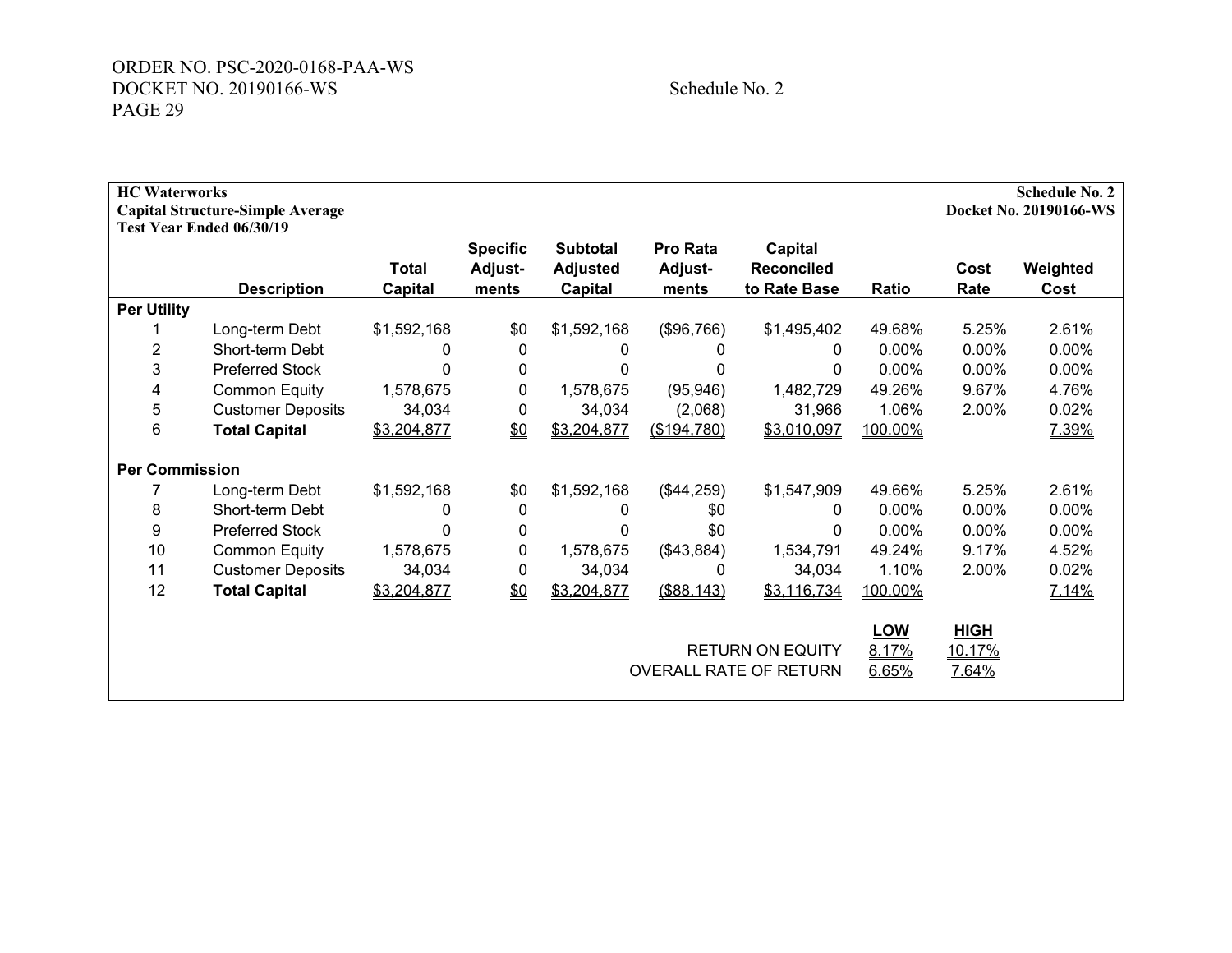|                | <b>HC</b> Waterworks<br><b>Statement of Water Operations</b><br>Test Year Ended 06/30/19 |                                           |                                    |                                                           |                                |                                                           |                            | <b>Schedule No. 3-A</b><br>Docket No. 20190166-WS |           |
|----------------|------------------------------------------------------------------------------------------|-------------------------------------------|------------------------------------|-----------------------------------------------------------|--------------------------------|-----------------------------------------------------------|----------------------------|---------------------------------------------------|-----------|
|                | <b>Description</b>                                                                       | <b>Test Year</b><br>Per<br><b>Utility</b> | <b>Utility</b><br>Adjust-<br>ments | <b>Adjusted</b><br><b>Test Year</b><br><b>Per Utility</b> | Commission<br>Adjust-<br>ments | <b>Commission-</b><br><b>Adjusted</b><br><b>Test Year</b> | Revenue<br><b>Increase</b> | Revenue<br>Requirement                            |           |
| 1              | <b>Operating Revenues:</b>                                                               | \$574,165                                 | \$169,799                          | \$743,964                                                 | (\$182,937)                    | \$561,027                                                 | \$182,937<br>32.61%        | \$743,964                                         |           |
|                | <b>Operating Expenses</b>                                                                |                                           |                                    |                                                           |                                |                                                           |                            |                                                   |           |
| $\overline{2}$ | Operation & Maintenance                                                                  | \$376,618                                 | \$13,066                           | \$389,684                                                 | \$9,995                        | \$399,679                                                 | \$2,506                    | \$402,185                                         |           |
| $\mathfrak{Z}$ | Depreciation                                                                             | 129,717                                   | 4,835                              | 134,552                                                   | 13,235                         | 147,787                                                   |                            | 147,787                                           |           |
| $\overline{4}$ | Amortization                                                                             | (74, 935)                                 | $\boldsymbol{0}$                   | (74, 935)                                                 | $\boldsymbol{0}$               | (74, 935)                                                 |                            | (74, 935)                                         |           |
| 5              | Taxes Other Than Income                                                                  | 55,559                                    | 16,651                             | 72,210                                                    | (4,509)                        | 67,701                                                    | 8,232                      | 75,933                                            |           |
| 6              | <b>Income Taxes</b>                                                                      | $\overline{0}$                            | $\underline{0}$                    | $\overline{0}$                                            | $\underline{0}$                | $\underline{0}$                                           | $\underline{0}$            | $\underline{0}$                                   |           |
| 7              | <b>Total Operating Expense</b>                                                           | 486,959                                   | 34,552                             | 521,511                                                   | 18,722                         | 540,233                                                   | 10,738                     | 550,971                                           |           |
| 8              | <b>Operating Income</b>                                                                  | \$87,206                                  | \$135,247                          | \$222,453                                                 | (\$201,659)                    | \$20,794                                                  | \$172,199                  | \$192,993                                         |           |
| 9              | <b>Rate Base</b>                                                                         | \$2,555,030                               |                                    | \$3,010,098                                               |                                | \$3,116,734                                               |                            | \$3,116,734                                       |           |
| 10             | <b>Rate of Return</b>                                                                    | 3.41%                                     |                                    | 7.39%                                                     |                                | 0.67%                                                     |                            | 6.19%                                             | (1)       |
| Reflects       | the<br>revenue                                                                           |                                           | requirement                        | being                                                     | limited,                       | per                                                       | Commission                 |                                                   | practice. |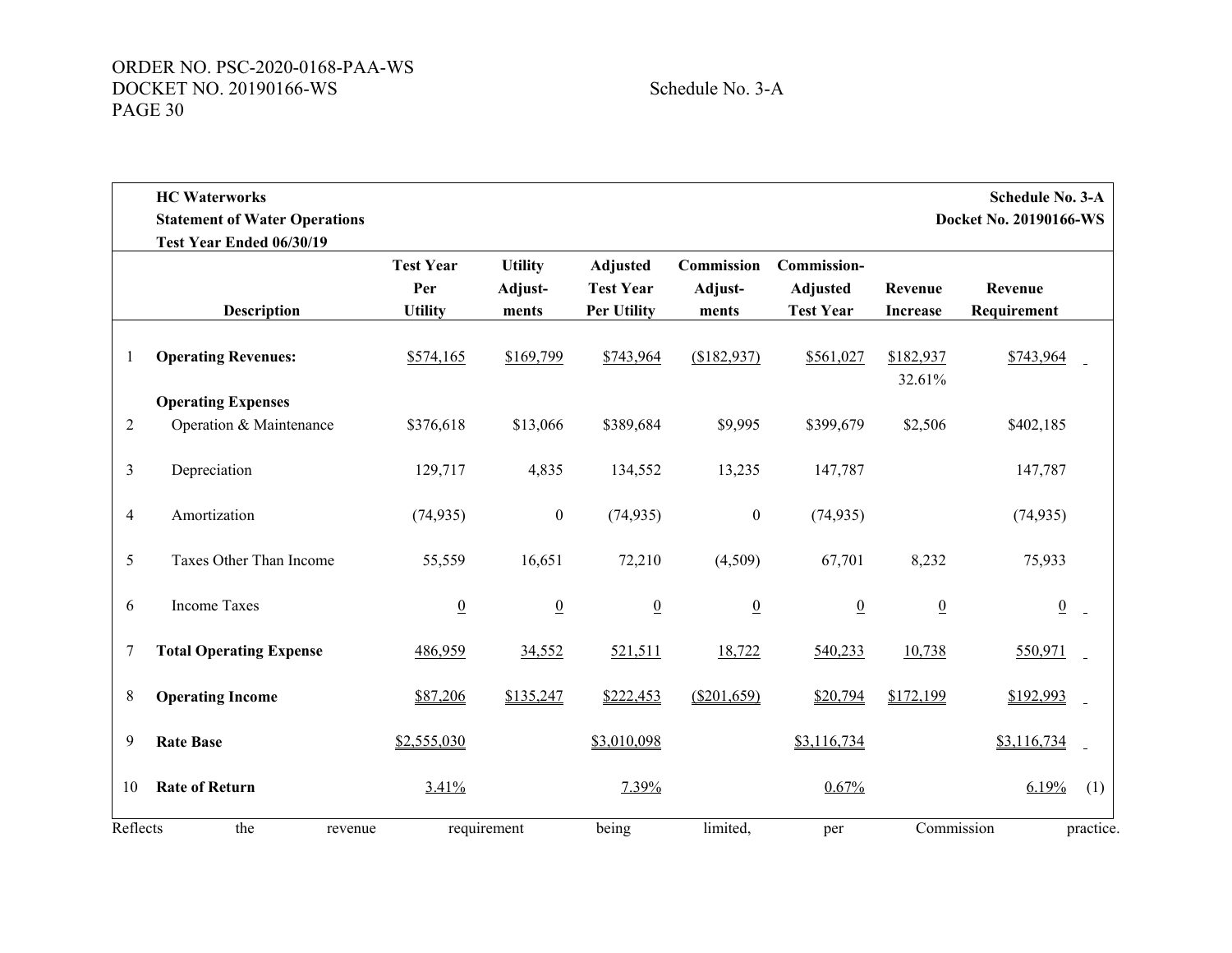# ORDER NO. PSC-2020-0168-PAA-WS DOCKET NO. 20190166-WS Schedule No. 3-B PAGE 31

|                | <b>HC Waterworks</b>                                      | <b>Schedule No. 3-B</b> |  |  |  |
|----------------|-----------------------------------------------------------|-------------------------|--|--|--|
|                | <b>Adjustment to Operating Income</b>                     | Docket No. 20190166-WS  |  |  |  |
|                | Test Year Ended 06/30/19                                  |                         |  |  |  |
|                | <b>Explanation</b>                                        | Water                   |  |  |  |
|                | <b>Operating Revenues</b>                                 |                         |  |  |  |
| $\mathbf{1}$   | To remove the requested increase.                         | (\$168,229)             |  |  |  |
| $\overline{2}$ | To reflect test year revenues.                            | (14,708)                |  |  |  |
|                | Total                                                     | (\$182,937)             |  |  |  |
|                | Operation and Maintenance Expense                         |                         |  |  |  |
| $\mathbf{1}$   | To reflect EUW adjustment. (Purch. Power & Chem.)         | $(\$2,050)$             |  |  |  |
| $\overline{2}$ | To reflect appropriate pro forma chemicals expense.       | 6,048                   |  |  |  |
| 3              | To annualize increase in contractual services contract.   | 9,936                   |  |  |  |
| $\overline{4}$ | To adjust pro forma bad debt expense.                     | (3, 432)                |  |  |  |
| 5              | To remove wastewater permit expense.                      | (\$1,000)               |  |  |  |
| 6              | To reflect the appropriate amount of rate case expense.   | 493                     |  |  |  |
|                | Total                                                     | \$9,995                 |  |  |  |
|                | Depreciation Expense - Net                                |                         |  |  |  |
| $\mathbf{1}$   | Per Audit.                                                | (\$261)                 |  |  |  |
| $\mathfrak 2$  | To reflect test year adjustments to plant additions.      | (74)                    |  |  |  |
| 3              | To remove account with no plant balance.                  | (1,389)                 |  |  |  |
| $\overline{4}$ | To remove net depreciation on non-U&U adjustment.         | 929                     |  |  |  |
| 5              | To reflect pro forma plant additions.                     | 14,030                  |  |  |  |
|                | Total                                                     | \$13,235                |  |  |  |
|                | Taxes Other Than Income                                   |                         |  |  |  |
| $\mathbf{1}$   | To reflect removal of revenue increase.                   | $(\$7,570)$             |  |  |  |
| $\overline{2}$ | To reflect test year RAF's.                               | (662)                   |  |  |  |
| 3              | To reflect property tax on non-used and useful plant.     | 504                     |  |  |  |
| $\overline{4}$ | To reflect additional property taxes for pro forma plant. | 3,219                   |  |  |  |
|                | Total                                                     | (\$4,509)               |  |  |  |
|                |                                                           |                         |  |  |  |